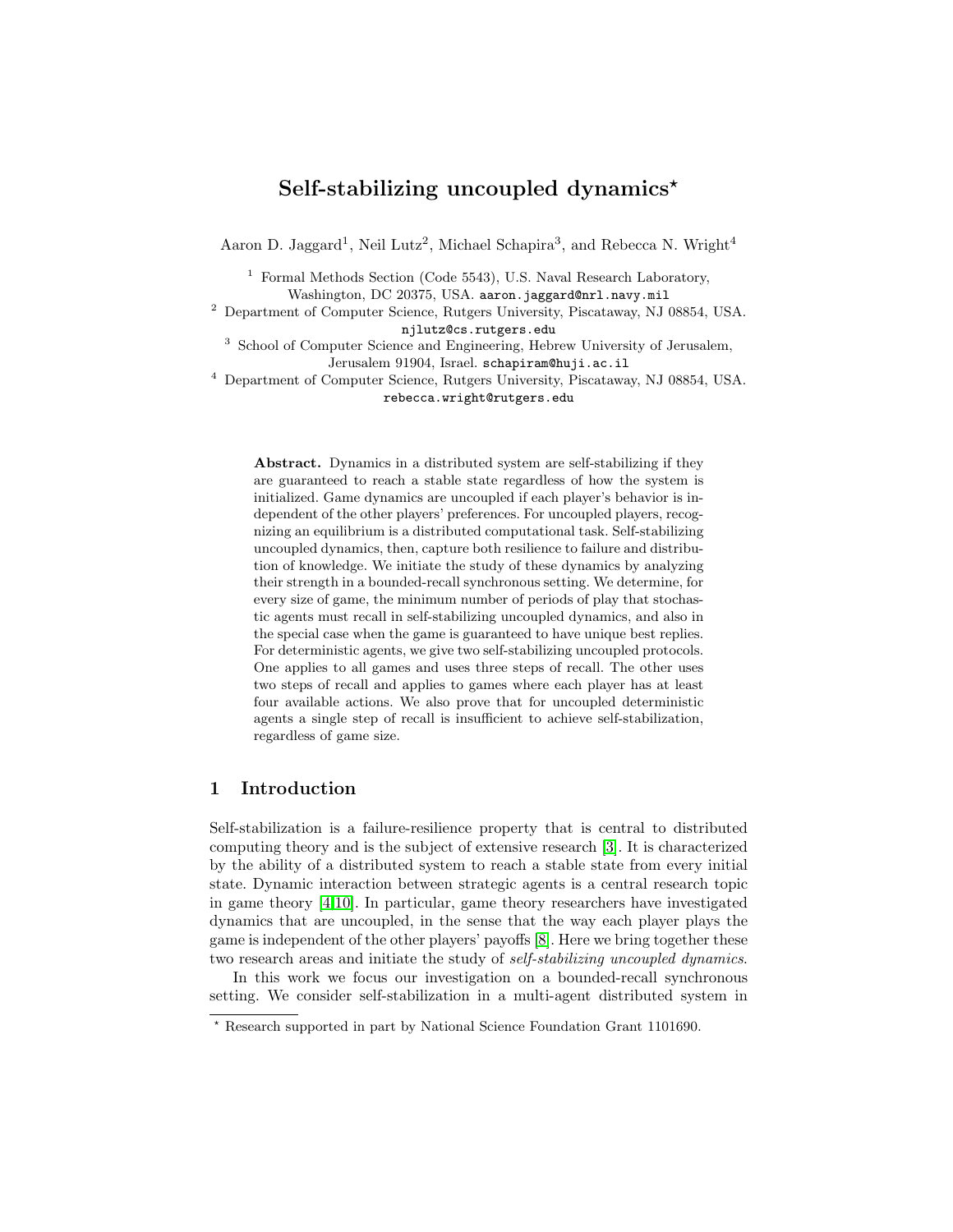which, at each timestep, the agents act as players in a game, simultaneously selecting *actions* from their respective finite action sets to form an *action profile*. The space of action profiles is relevant throughout this work, and we refer to its size as the size of the game. The dynamics we study will have *bounded recall*, so the state of this system at any time consists of the  $r$  most recent action profiles, for some finite r. A stable state is one where the same action profile appears in r consecutive timesteps and is a *pure Nash equilibrium* (PNE), i.e., no player could benefit from unilaterally choosing a different action. These game dynamics self-stabilize if from every state the players are guaranteed to converge to a PNE.

Traditional study of convergence to equilibria in game dynamics makes various assumptions about the "reasonableness" of players' behavior, restricting them to always play the game in ways that are somehow consistent with their self-interest given their current knowledge. Unlike these behavioral restrictions on the players, uncoupledness is an informational restriction: the players have no knowledge of each other's payoffs. In this situation no individual player can recognize a PNE, so finding an equilibrium is a truly distributed task. The concept of uncoupled game dynamics was introduced by Hart and Mas-Colell [\[6\]](#page-11-4).

If uncoupledness is the only restriction on the dynamics, then the players can find a PNE through a straightforward exhaustive search, but Hart and Mas-Colell [\[6\]](#page-11-4) demonstrated in a continuous-time setting that deterministic uncoupled dynamics fail to reach a stable state for some games that have PNE if we additionally require that the dynamics are *historyless*, in the sense that the state space of the system is identical to the action profile space of the game. This suggests the central question of the present work:

On a given class of games, how much recall do uncoupled players need in order to self-stabilize whenever a PNE exists?

Throughout this paper, we say that dynamics succeed on a class of games if they self-stabilize whenever a PNE exists.

This question was answered in part by Hart and Mas-Colell [\[7\]](#page-11-5) when they proved in a discrete-time setting that even when players are allowed randomness, historyless uncoupled dynamics cannot succeed on all two-player games where each player has three actions. Moreover, they showed that even for *generic* games (where at every action profile each player has a unique "best" action), historyless uncoupled dynamics do not succeed on games played by three three-action players. They also gave positive results, proving that historyless uncoupled dynamics can succeed on all two-player generic games, and that if the players have 2-recall (i.e., they are allowed to see the two most recent action profiles), then there are successful stochastic uncoupled dynamics for all games over every action profile space.

Our results We show in Section [3](#page-4-0) that historyless uncoupled dynamics can also succeed on all two-player games with a two-action player and on all three-player generic games with a two-action player (Theorems [6](#page-5-0) and [11\)](#page-7-0). In both cases, we prove that these results do not hold for any larger size of game (Theorems [7](#page-6-0) and [13\)](#page-8-0). Combined with the results of Hart and Mas-Colell [\[7\]](#page-11-5), this tells us, for any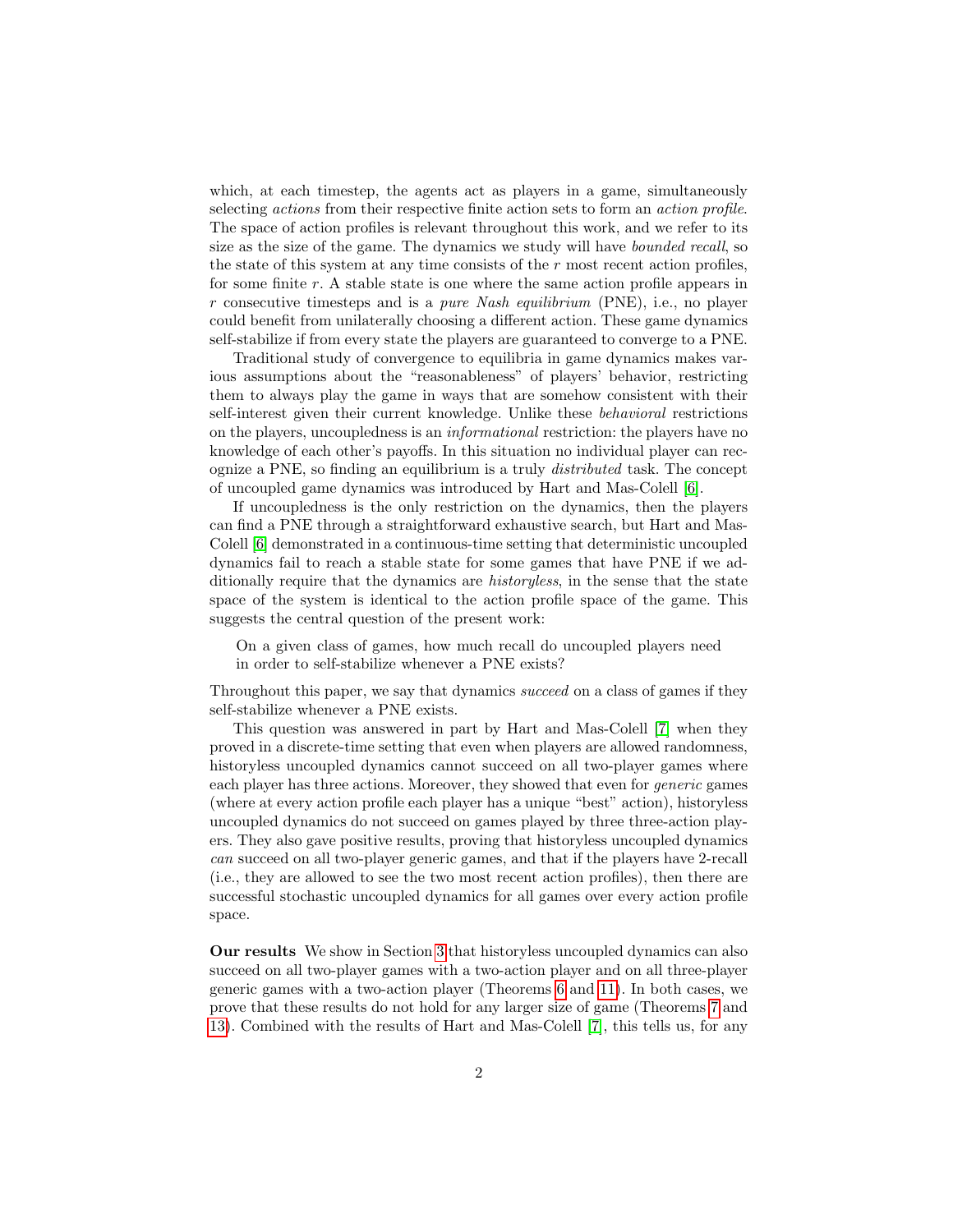action profile space, the exact minimum recall needed for uncoupled dynamics to succeed on all games over that space and on generic games over that space. In Section [4,](#page-8-1) turning to deterministic dynamics, we give 3-recall deterministic uncoupled dynamics that succeed on every game (Theorem [16\)](#page-9-0) and 2-recall deterministic uncoupled dynamics that succeed on every game in which every player has at least four actions (Theorem [17\)](#page-9-1). We also prove that historyless deterministic uncoupled dynamics cannot succeed on all games over any action profile space (Theorem [18\)](#page-11-6).

Related work In addition to the results mentioned above, Hart and Mas-Colell also addressed convergence to mixed Nash equilibria by bounded-recall uncoupled dynamics [\[7\]](#page-11-5). Babichenko investigated the situation when the uncoupled players are finite-state automata, as well as completely uncoupled dynamics, in which each player can see only the history of its own actions and payoffs [\[1,](#page-11-7)[2\]](#page-11-8). Hart and Mansour [\[5\]](#page-11-9) analyzed the time to convergence for uncoupled dynamics. Jaggard, Schapira, and Wright [\[9\]](#page-11-10) investigated convergence to pure Nash equilibria by game dynamics that are distributed in the sense of being asynchronous, rather than uncoupled.

### 2 Definitions

**Games** Let  $n \in \mathbb{N}$  and  $(k_1, ..., k_n) \in \mathbb{N}^n$ , with each  $k_i \geq 2$ . A game of size  $(k_1, ..., k_n)$  is a pair  $(A, U)$ , where  $A = A_1 \times ... \times A_n$  such that each  $|A_i| = k_i$ , and  $U = (u_1, ..., u_n)$  is an *n*-tuple of functions  $u_i : A \to \mathbb{R}$ .  $A_i$  and  $u_i$  are the action set and utility function of player i. When n is small, we may describe a game  $(A, U)$  as a  $k_1$ -by-...-by- $k_n$  game. Elements of A are the *(action) profiles* of the game, and A is called the *(action) profile space.*  $\mathcal{U}(A)$  is the the class of all U such that each  $u_i$  takes  $A_i$  as input, so  $(A, \mathcal{U}(A))$  is the class of all games with profile space  $A$ . When  $A$  is clear from context, we often identify the game with the utility function vector U.

Let  $U \in \mathcal{U}(A)$ . For  $i \in \{1, ..., n\}$  and  $a = (a_1, ..., a_n) \in A$ , we say that player i is U-best-replying at a if  $u_i(a) \ge u_i((a_1, ..., a'_i, ..., a_n))$  for every  $a'_i \in A_i$ . We define the set of  $U$ -best-replies for player i at  $a$ ,

 $BR_i^U(a) = \{a'_i \in A_i : i \text{ is } U\text{-best-replying at } (a_1, ..., a'_i, ..., a_n)\}.$ 

We omit  $U$  from this notation when the game being played is clear from context. a profile  $p \in A$  is a *pure Nash equilibrium*, abbreviated *PNE*, for U if every player  $i \in \{1, ..., n\}$  is best-replying at p. An action  $a_i \in A_i$  is weakly dominant for player i if  $a_i \in BR_i(x)$  for every  $x \in A$ ; it is strictly dominant for player i if  $BR_i(x) = \{a_i\}$  for every  $x \in A$ .

A game  $(A, U) \in (A, \mathcal{U}(A))$  is *generic* if every player's best-replies are unique, i.e., if for every  $a \in A$  and  $i \in \{1, ..., n\}$ ,  $|BR_i^U(a)|=1$ . For generic games  $(A, U)$ we may abuse notation slightly by using  $BR_i^U(a)$  to refer to this set's unique element.  $(A, \mathcal{G}(A))$  is the class of all generic games on A.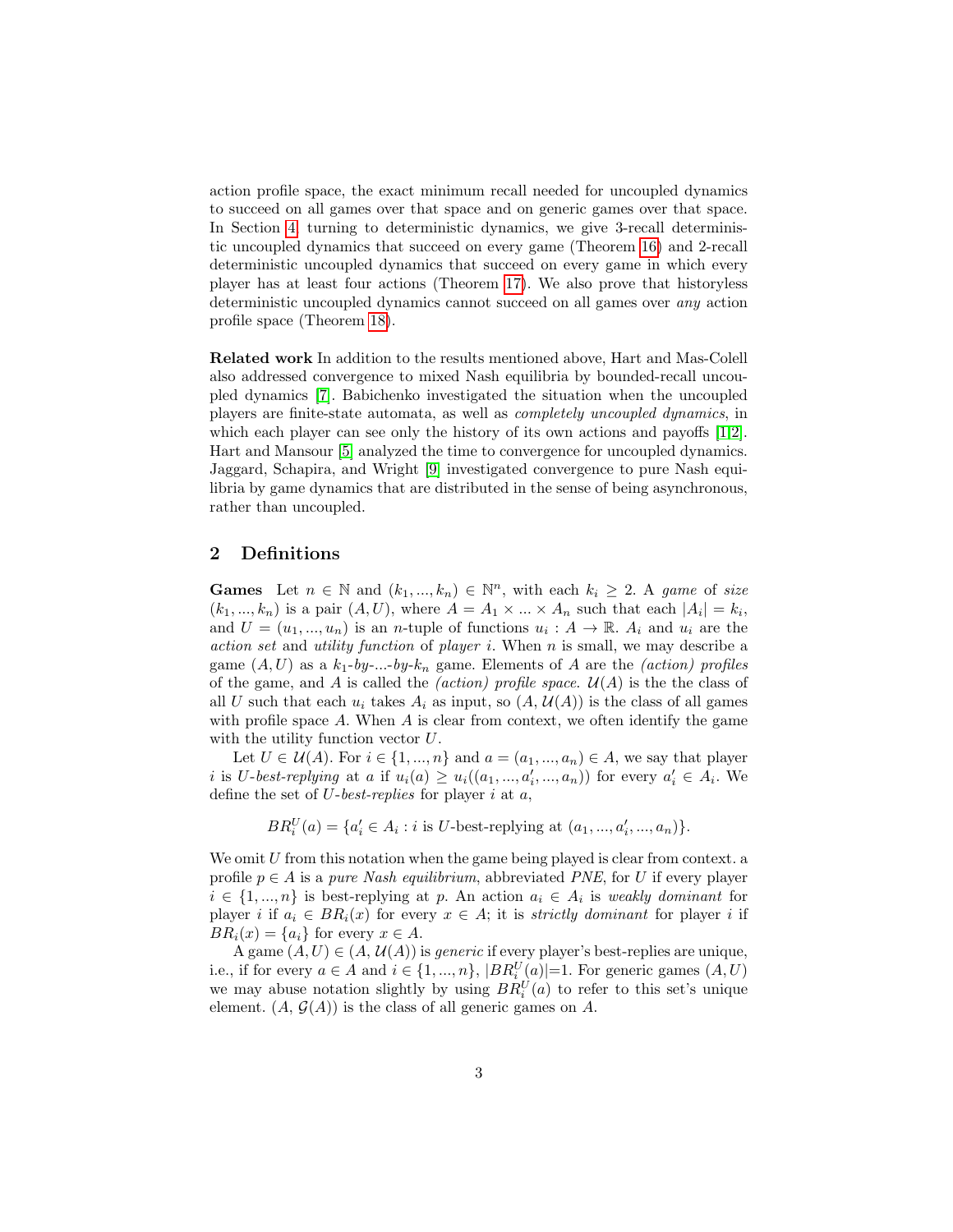Dynamics We now consider the repeated play of a game. Let the profile at timestep  $t \in \mathbb{Z}$  be  $a^{(t)} = (a_1^{(t)}, ..., a_n^{(t)})$ . The stage game  $(A, U) \in (A, U(A))$  is then played: each player i simultaneously selects a new action  $a_i^{(t+1)}$  by applying then played, each player is simultaneously selects a new action  $u_i$  by applying an r-recall stationary strategy  $f_i^U : A^r \to A_i$ , where  $r \in \mathbb{N}$  and  $A^r$  is the cartesian product of A with itself r times. The strategy  $f_i^U$ , which is *stationary* in the sense that it does not depend on t, will take as input  $(a^{(t-r+1)},...,a^{(t)})$ , the  $r$  most recently observed profiles. We call this  $r$ -tuple the *state* at time  $t$ . Unless we specify that it is *deterministic*,  $f_i^U$  is permitted to be a random variable. The terms 1-recall and *historyless* are interchangeable. A *strategy vector* is an *n*-tuple  $f^U = (f_1^U, ..., f_n^U)$ , where each  $f_i^U$  is a strategy for player *i*.  $\mathcal{F}(A)$  will denote the set of all strategy vectors for A.

A strategy mapping for A is a mapping  $f: U(A) \to \mathcal{F}(A)$  that assigns to each U a strategy vector  $f^U$ . A strategy mapping f is uncoupled if the strategy it assigns each player depends only on that player's utility function and not, e.g., on the other players' payoffs. That is, there are mappings  $f_1, ..., f_n$  where each  $f_i$  maps utility functions on A to strategies for A, such that  $f_i(u_i) \equiv f_i^U$  for  $i = 1, ..., n$ . If  $f_i^U$  is stationary, deterministic, or r-recall for  $i = 1, ..., n$ , then  $f^U$ is also. If every  $f^U$  has any of those properties, then f does also.

Now let  $x = (x^{(1)}, ..., x^{(r)}) \in A^r$ , and let  $f^U$  be an *r*-recall strategy vector. For  $T \ge r$ , a partial  $f^U$ -run for T steps is a sequence of profiles  $\{a^{(t)}\}_{t=0}^T \subseteq$ A that results with positive probability (w.p.p.) from beginning at state  $x =$  $(a^{(1)},...,a^{(r)})$  and repeatedly applying  $f^U$ . That is, for every  $r < t \leq T$ ,

$$
\Pr\left(f^U((a^{(t-r)},...,a^{(t-1)}))=a^{(t)}\right)>0.
$$

An  $f^U$ -run is a sequence of profiles  $\{a^{(t)}\}_{t=0}^{\infty}$  such that every finite prefix is a partial  $f^U$ -run. We say that  $y \in A^r$  is  $f^U$ -reachable from  $x \in A^r$  if there exist a  $T \geq r$  and a partial  $f^{U}$ -run  $\{a^{(t)}\}_{t=0}^{T}$  such that  $x = (a^{(1)},...,a^{(r)})$  and  $y = (a^{(T+1-r)},...,a^{(T)})$ . The state x is an  $f^U$ -absorbing state if for every  $f^U$ -run  ${a^{(t)}}_{t=0}^{\infty}$  beginning from x,  $(a^{(t+1)},...,a^{(t+r)}) = x$  for every  $t \in \mathbb{N}$ . Notice that any  $f^U$ -absorbing state  $x = (a^{(1)}, ..., a^{(r)})$  must have  $a^{(1)} = ... = a^{(r)}$ . We omit the strategy vector from this notation when it is clear from context. The game dynamics of f consist of all pairs  $(U, R)$  such that R is an  $f^U$ -run.

**Convergence** A sequence of profiles  $\{a^{(t)}\}_{t\in\mathbb{N}}$  converges to a profile a if there some  $T \in \mathbb{N}$  such that  $a^{(t)} = a$  for every  $t \geq T$ . Suppose that from every  $x \in A^r$ , some  $f^U$ -absorbing state is  $f^U$ -reachable. Then almost every run of  $f^U$ converges. We say that f self-stabilizes on game  $(A, U)$  if almost every  $f^U$ -run converges to a PNE. We say that  $f$  succeeds on a game  $U$  if  $f$  self-stabilizes on  $(A, U)$  or if  $(A, U)$  has no PNE. Let  $C(A)$  be a class of games on A. If f succeeds on every game  $(A, U) \in (A, C(A))$ , then f succeeds on  $C(A)$ . Where f does not succeed it *fails*.

Let  $A = A_1 \times ... \times A_n$  and  $B = B_1 \times ... \times B_n$  be profile spaces of the same size, in the sense that there is some permutation  $\pi$  on  $\{1, ..., n\}$  such that  $(|A_1|, ..., |A_n|) = (|B_{\pi(1)}|, ..., |B_{\pi(n)}|).$  Then we write  $A \simeq B$ . If f succeeds on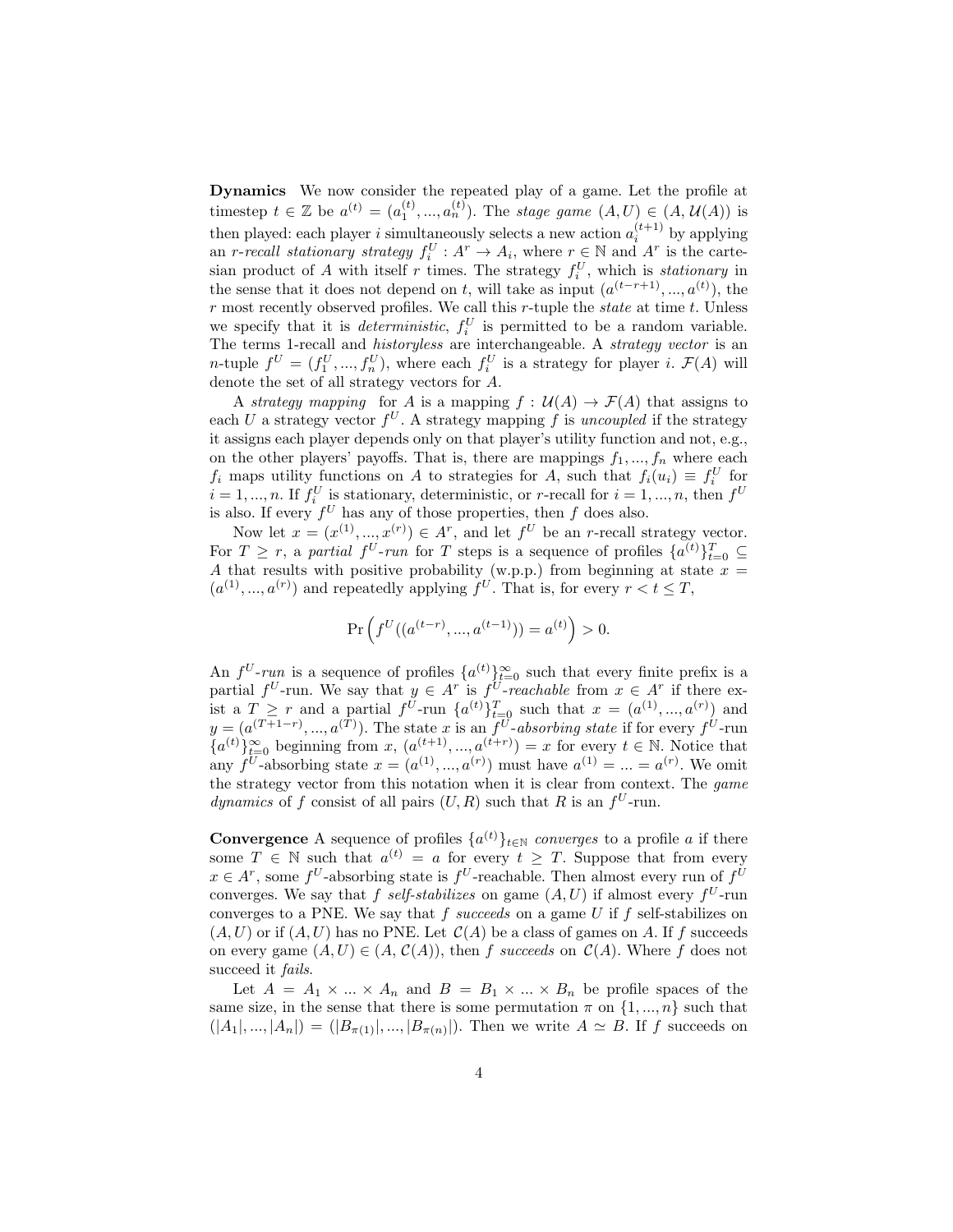$\mathcal{C}(A)$ , then there is a strategy mapping derived from f that succeeds on  $\mathcal{C}(B)$ , simply by rearranging the players and bijectively mapping actions in each  $A_i$ to actions in  $B_{\pi(i)}$ . This new strategy mapping retains any properties of f that are of interest here (uncoupledness, r-recall, stationarity, and determinism). For this reason we define

$$
\mathcal{C}(|A_1|, ..., |A_n|) = \bigcup_{B \simeq A} \mathcal{C}(B),
$$

and we say that f succeeds on  $\mathcal{C}(|A_1|, ..., |A_n|)$  if f succeeds on  $\mathcal{C}(B)$  for some  $B \simeq A$ . For example, "f succeeds on  $\mathcal{G}(2,3)$ " means "f self-stabilizes on every generic 2-by-3 game with a PNE (up to renaming of actions)."

### <span id="page-4-0"></span>3 Stochastic uncoupled dynamics

In this section we determine, for every profile space A, the minimum  $r \in \mathbb{N}$ such that an uncoupled r-recall stationary strategy mapping can succeed on all games  $(A, U) \in (A, \mathcal{U}(A))$  or all generic games  $(A, U) \in (A, \mathcal{G}(A))$ . Hart and Mas-Colell [\[7\]](#page-11-5) proved that 2-recall is sufficient to succeed on all games, 1-recall is sufficient to succeed on generic two-player games, and that 1-recall is not sufficient to succeed on all games, or even all generic games. We state these results in the present setting.

<span id="page-4-3"></span>**Theorem 1 (Hart and Mas-Colell [\[7\]](#page-11-5))** For any profile space A, there exists an uncoupled 2-recall stationary strategy mapping that succeeds on all games  $(A, U)$ .

<span id="page-4-2"></span>Theorem 2 (Hart and Mas-Colell [\[7\]](#page-11-5)) There is no uncoupled historyless stationary strategy mapping that succeeds on all three-player games, or on all 3-by-3-by-3 generic games.

<span id="page-4-1"></span>Theorem 3 (Hart and Mas-Colell [\[7\]](#page-11-5)) For any two-player profile space A, there is an uncoupled historyless stationary strategy mapping that succeeds on all games  $(A, U)$ .

We now describe the strategy mapping given in the proof of Theorem [3.](#page-4-1) Notice that for a historyless stationary strategy mapping, the state space is exactly the profile space, so the terms state and profile are interchangeable in this context.

**Definition** For any *n*-player profile space A, the *canonical* historyless uncoupled stationary strategy mapping for A is  $h : \mathcal{U}(A) \to \mathcal{F}(A)$ , defined as follows. Let  $U = (u_1, ..., u_n) \in \mathcal{U}(A)$ . Then  $h(U) = (h_1^U, ..., h_n^U)$ , where for  $i \in \{1, ..., n\}$ ,  $h_i^U : A \to A_i$  is given by

$$
\Pr\left(h^U(a_i) = a_i \mid a_i \in BR_i(a)\right) = 1
$$
  

$$
\Pr\left(h^U(a_i) = b_i \mid a_i \notin BR_i(a)\right) = 1/n,
$$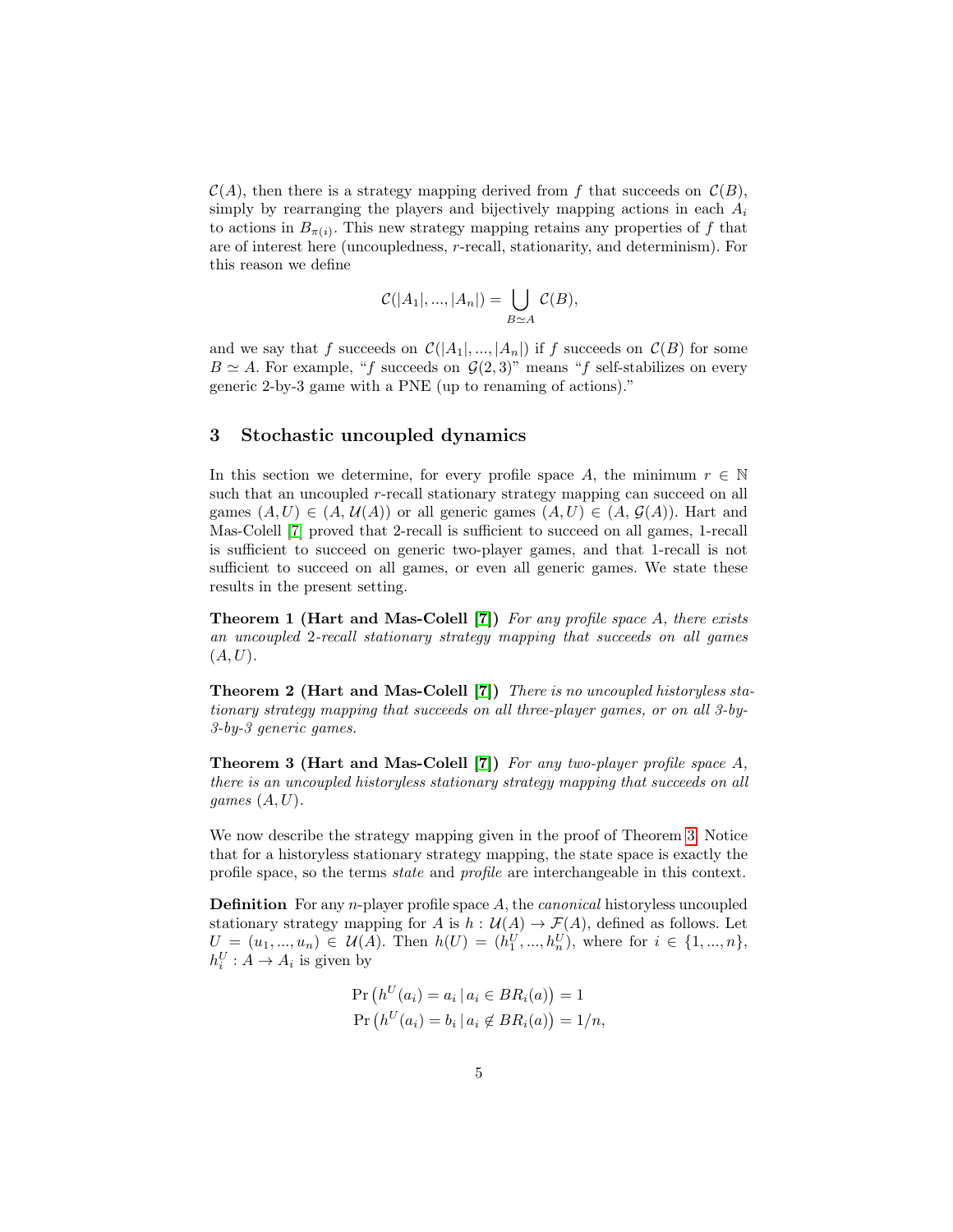for all  $a_i, b_i \in A_i$ . That is, if player i is already best replying, then it will continue to play the same action. Otherwise,  $i$  will play an action chosen uniformly at random from its action set.

Let  $A$  be a profile space, and let  $f$  be an uncoupled historyless stationary strategy mapping for A. In their proof of Theorem [2,](#page-4-2) Hart and Mas-Colell make the following observation.

<span id="page-5-2"></span>Observation 4 (Hart and Mas-Colell [\[7\]](#page-11-5)) If f succeeds on all generic games  $(A, U)$ , then two conditions hold for every game  $(A, U)$  and  $a = (a_1, ..., a_n) \in A$ . First, if player i is best-replying at a, then  $Pr(f_i^U(a) = a_i) = 1$ . Second, if player i is not best replying at a, then  $Pr(f_i^U(a) = a_i^{\prime}) > 0$  for some  $a_i^{\prime} \in A_i \setminus \{a_i\}.$ 

Informally, no player can move when it is best-replying, and each player must move w.p.p. whenever it is not best-replying. The first condition guarantees that every PNE is an absorbing state; the second guarantees that no non-PNE is an absorbing state. Implicit in the same proof is the fact that  $h$  is at least as "powerful" as any other historyless uncoupled strategy mapping.

<span id="page-5-1"></span>Observation 5 (Hart and Mas-Colell [\[7\]](#page-11-5)) If any historyless uncoupled strategy mapping succeeds on  $\mathcal{U}(A)$  or on  $\mathcal{G}(A)$ , then h succeeds on that class.

## 3.1 Stochastic dynamics for  $\mathcal{U}(A)$

We now describe the profile spaces in which uncoupled historyless strategy mappings can succeed on every game, or equivalently (by Observation [5\)](#page-5-1), the A for which h succeeds on  $\mathcal{U}(A)$ . The proof that h succeeds on 2-by-k games proceeds by simple case checking but may be a useful warmup for working with these dynamics.

<span id="page-5-0"></span>Theorem 6 For every two-player profile space A in which one player has only two actions, h succeeds on all games  $(A, U)$ .

*Proof.* Let  $k > 2$ . It suffices to show that h succeeds on  $\mathcal{U}(2, k)$ . Let  $A =$  ${1, 2} \times {1, ..., k}$  and  $U = (u_1, u_2) \in U(A)$ . Suppose that U has at least one PNE, and recall that every PNE for U is an  $h^U$ -absorbing state. Let  $a = (a_1, a_2) \in A$ , and consider four cases.

- 1. Player 1 is best-replying at a and  $a_1 = p_1$  for some PNE  $p = (p_1, p_2)$ . Then either player 2 is also best-replying and a is a PNE, or  $h_2^U(a) = p_2$  w.p.p., so  $h^U(a)$  is a PNE w.p.p.
- 2. Player 1 is not best-replying at a and there is no PNE p such that  $a_1 = p_1$ . Then w.p.p.  $h_1^U(a) \neq a_1$  and  $h_2^U(a) = a_2$ . Since we assumed that U has a PNE,  $h^{U}(a)$  is then an instance of case 1.
- 3. Player 1 is best-replying at a and there is no PNE p such that  $a_1 = p_1$ . If player 2 is also best-replying, then a is a PNE. Otherwise, w.p.p.  $h_2^U(a) \in$  $BR_2(a)$ , but  $h^U(a)$  cannot be a PNE since  $h_1^U(a) = a_1$ . So player 1 is not best-replying at  $h^U(a)$ , i.e.,  $h^U(a)$  is an instance of case 2.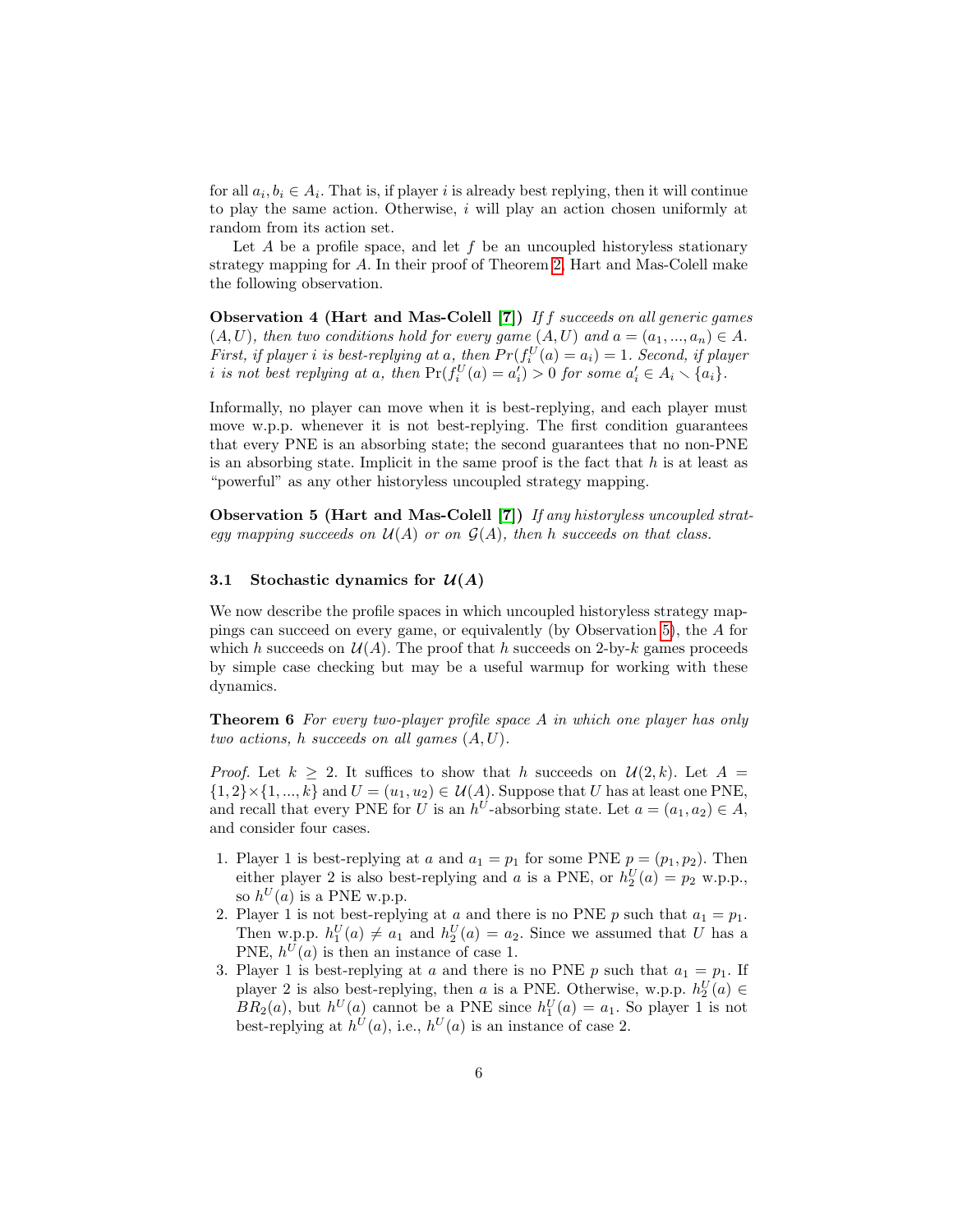4. Player 1 is not best-replying at a and  $a_1 = p_1$  for some PNE  $p = (p_1, p_2)$ . Then w.p.p.  $h_1^U(a) \neq a_1$  and  $h_2^U(a) = a_2$ , so player 1 is best-replying at  $h^{U}(a)$ , meaning that it is an instance of case 1 or 3.

We conclude that from every state  $a \in A$ , some PNE for U is  $h^U$ -reachable from a. Thus h succeeds on  $\mathcal{U}(A)$ .

<span id="page-6-0"></span>It turns out that 2-by- $k$  profile spaces are the only ones where  $h$  succeeds on all games.

**Theorem 7** Let A be a profile space. Unless A has only two players and one of those players has only two actions, no historyless uncoupled strategy mapping succeeds on all games  $(A, U)$ .

We give three lemmas that will be used in the proof of Theorem [7.](#page-6-0) Their full proofs are in the appendix. Informally, Lemma [8](#page-6-1) says that additional actions do not make a profile space any "easier" in this context; the players will need at least as much recall to succeed on all games in the larger space. The proof relies on a type of reduction in which the players take advantage of a strategy mapping for a larger game by "pretending" to play the larger game. Whenever player *i* plays  $k_i$ , all players guess randomly whether *i* would have played  $k_i$  or  $k_i + 1$  in the larger game.

<span id="page-6-1"></span>**Lemma 8** Let  $n \ge 2$ ,  $k_1, ..., k_n \ge 2$ , and  $i \in \{1, ..., n\}$ . If h succeeds on  $\mathcal{U}(k_1, ..., k_i + 1, ..., k_n)$ , then h succeeds on  $\mathcal{U}(k_1, ..., k_i, ..., k_n)$ .

Lemma [9](#page-6-2) tells us that the same is true of adding players to the game. Its proof also uses a simple reduction. The players utilize the strategy mapping for the  $(n + 1)$ -player game by behaving as if there is an additional player who never wishes to move. This preserves genericity, so the lemma also applies to the class of generic games.

<span id="page-6-2"></span>**Lemma 9** Let  $n \ge 2$  and  $k_1, ..., k_n, k_{n+1} \ge 2$ . If h succeeds on  $\mathcal{U}(k_1, ..., k_n, k_{n+1})$ , then h succeeds on  $\mathcal{U}(k_1, ..., k_i, ..., k_n)$ . The same is true if we replace U with  $\mathcal{G}$ .

Finally, Lemma [10](#page-6-3) says that h does not succeed on all 2-by-2-by-2 games. An example is given in its proof of a game where  $h$  fails.

<span id="page-6-3"></span>**Lemma 10** No historyless uncoupled strategy mapping succeeds on  $\mathcal{U}(2, 2, 2)$ .

*Proof of Theorem [7.](#page-6-0)* Let  $A = A_1 \times ... \times A_n$ . By Observation [5,](#page-5-1) it suffices to show that h does not succeed on  $\mathcal{U}([A_1],...,A_n])$ . Assume that h does succeed on  $\mathcal{U}(|A_1|, ..., |A_n|)$ . If  $n = 2, |A_1|, |A_2| > 2$ , and h succeeds on  $\mathcal{U}(k_1, k_2)$ , then by repeatedly applying Lemma [8,](#page-6-1) h succeeds on  $\mathcal{U}(3,3)$ . This contradicts Theorem [2.](#page-4-2) Now suppose that  $n \geq 3$ . If h succeeds on  $\mathcal{U}(|A_1|, ..., |A_n|)$ , then by repeatedly applying Lemma [9,](#page-6-2) h succeeds on  $\mathcal{U}(|A_1|, |A_2|, |A_3|)$ . So by repeatedly applying Lemma [8,](#page-6-1) h succeeds on  $\mathcal{U}(2, 2, 2)$ . This contradicts Lemma [10.](#page-6-3)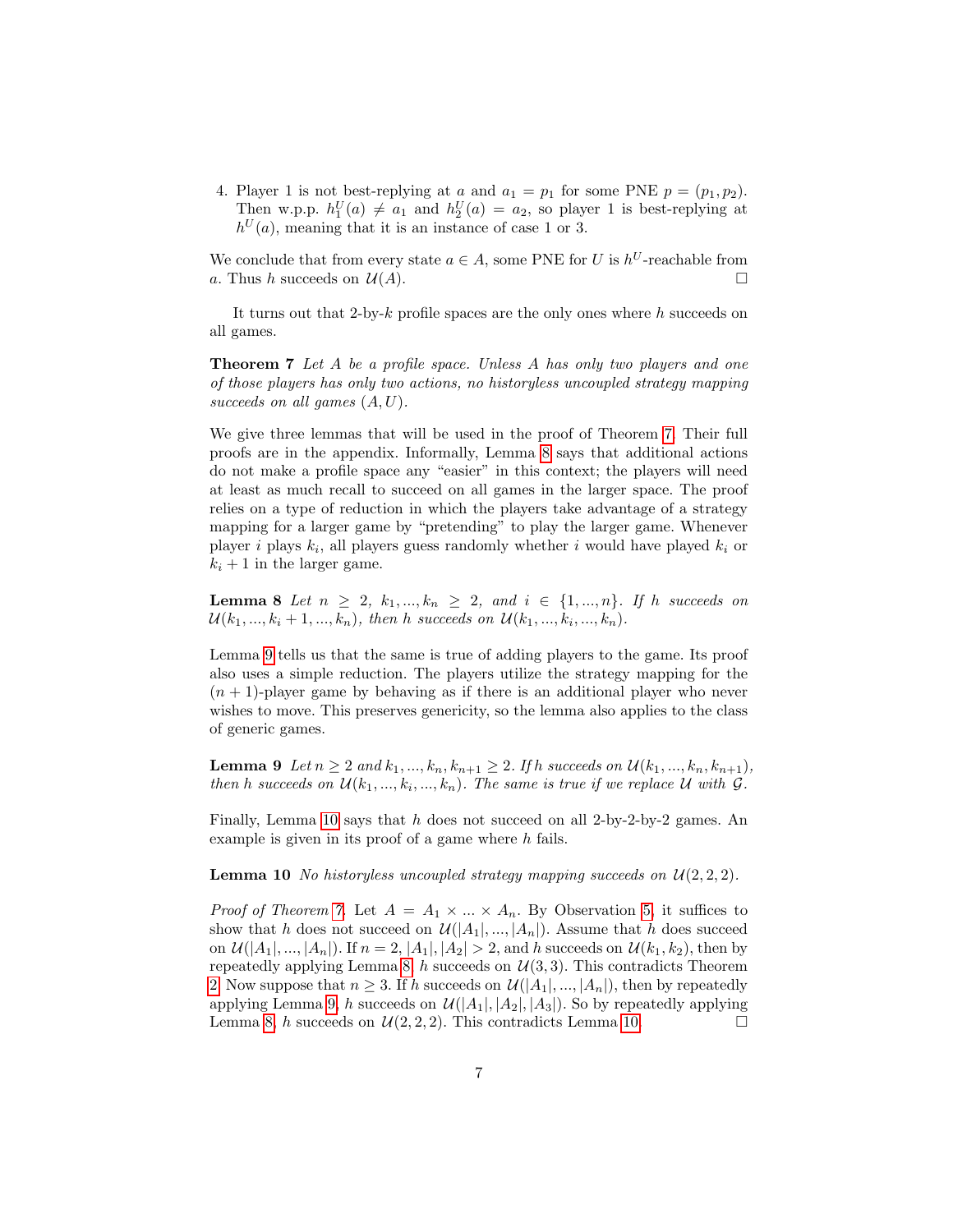#### 3.2 Stochastic dynamics for  $\mathcal{G}(A)$

We now turn to generic games and to describing the class of profile spaces A for which h (or any historyless uncoupled strategy mapping) can succeed on  $\mathcal{G}(A)$ . Theorem [3](#page-4-1) tells us that h succeeds on two-player generic games. That also succeeds on three-player generic games where one player has only two options.

<span id="page-7-0"></span>Theorem 11 Let A be a three-player profile space such that one player has only three actions. Then h succeeds on all generic games  $(A, U)$ .

The proof of this theorem relies partially on an analogy between a k-by-l-by-2 generic game and a  $kl$ -by-2 game that might not be generic. This requires the following technical lemma showing that under  $h$ , two players in a generic game sometimes behave similarly to a single player.

<span id="page-7-1"></span>**Lemma 12** Let  $k, l \in \mathbb{N}$ , and let  $U \in \mathcal{G}(k, l)$  be a game in which neither player has a strictly dominant action. For every  $a, b \in A$  such that a is not a PNE for U, b is  $h^U$ -reachable from a.

*Proof of Theorem [11.](#page-7-0)* Let  $A = \{1, ..., k\} \times \{1, ..., l\} \times \{0, 1\}$  for some  $l, k \in \mathbb{N}$ . Let  $U \in \mathcal{G}(A)$  and  $a = (a_1, a_2, a_3) \in A$ . All PNE are absorbing states under h, so it will suffice to show there is some PNE that is  $h^U$ -reachable from a.

Let  $A' = \{1, ..., k\} \times \{1, ..., l\}$ , and consider the games  $U^0 = (u_1^0, u_2^0)$  and  $U^1 = (u_1^1, u_2^1) \in \mathcal{G}(A')$  defined by

$$
u_i^0(x_1, x_2) = u_i(x_1, x_2, 0)
$$
  

$$
u_i^1(x_1, x_2) = u_i(x_1, x_2, 1)
$$

for every  $x_1 \in \{1, ..., k\}, x_2 \in \{1, ..., l\},$  and  $i \in \{0, 1\}.$  In this proof we will repeatedly use the fact that over any finite number of steps, w.p.p. player 3 doesn't move, so if  $(y_1, y_2) \in A'$  is  $h^{U^0}$ -reachable from  $(x_1, x_2) \in A'$ , then  $(y_1, y_2, 0) \in A$ is  $h^U$ -reachable from  $(x_1, x_2, 0) \in A$ , and similarly for  $h^{U^1}$ .

*Claim.* If either player has a strictly dominant action in  $U^0$  or  $U^1$ , then some PNE is  $h^U$ -reachable from a.

This claim is proved in the appendix. Thus we may assume that neither player has a strictly dominant action in  $U^0$  or in  $U^1$ . Consider a two-player game  $U = (\hat{u}_1, \hat{u}_2)$  on  $A = (\{1, ..., k\} \times \{1, ..., l\}) \times \{0, 1\}$  given by

$$
\widehat{u}_1(x) = \begin{cases}\n1 & \text{if } (x_1, x_2) \text{ is a PNE for } U^{x_3} \\
0 & \text{otherwise}\n\end{cases}
$$
\n
$$
\widehat{u}_2(x) = u_3((x_1, x_2, x_3)),
$$

for every  $x = ((x_1, x_2), x_3) \in \widehat{A}$ . Note that unlike U, this game is not necessarily generic. By Theorem [6,](#page-5-0) some PNE  $\hat{p} = ((p_1, p_2), p_3)$  for  $\hat{U}$  is  $h^U$ -reachable from  $\hat{a} = ((a_1, a_2), a_3).$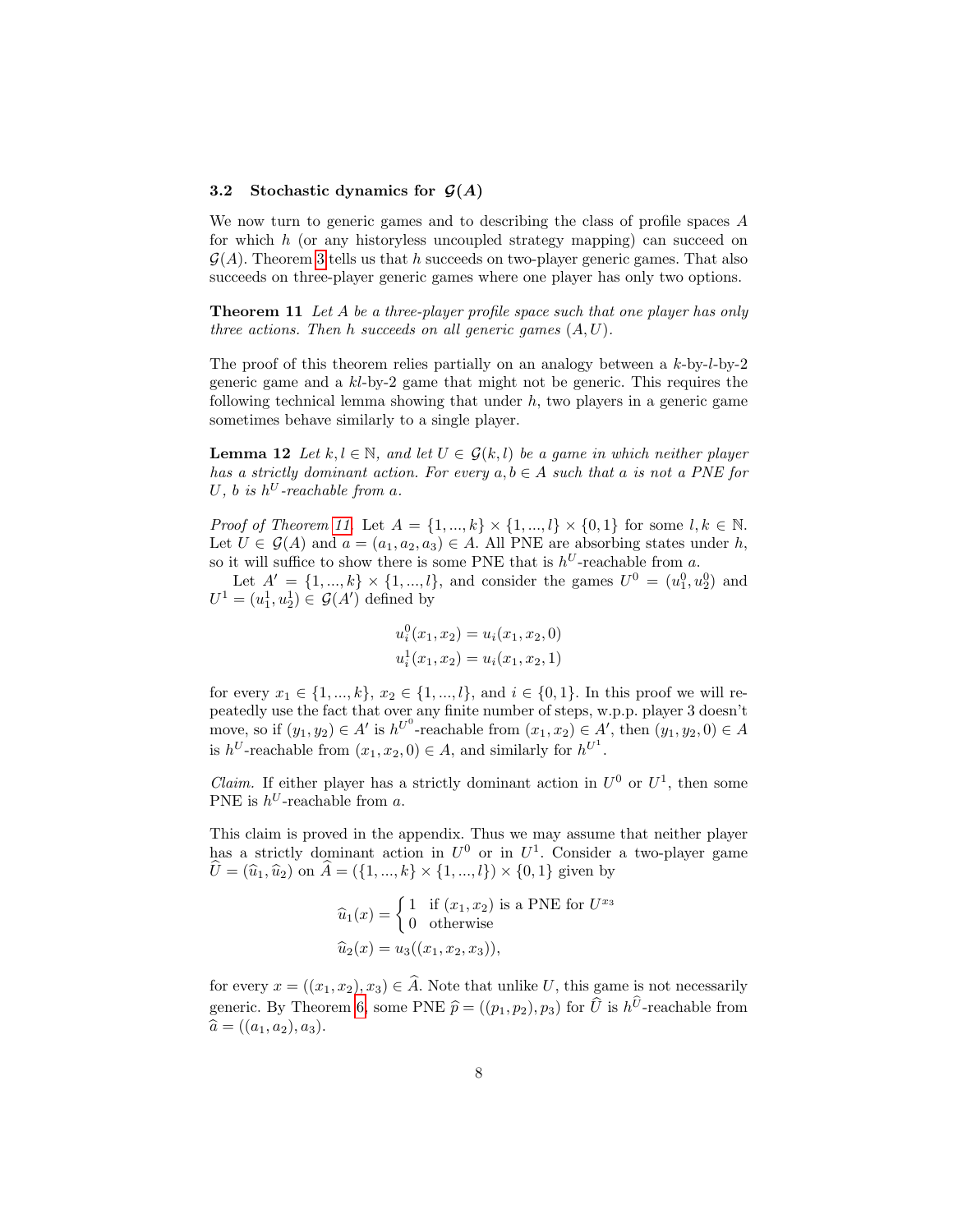Now let  $\hat{x} = ((x_1, x_2), x_3)$  and  $\hat{y} = ((y_1, y_2), y_3) \in \hat{A}$  such that w.p.p.  $\hat{y} =$  $h^U(\hat{x})$ . If  $x_3 \neq y_3$ , then  $x_3 \notin BR_2^U(\hat{x})$ , so  $x_3 \neq BR_3^U(x)$ . Thus w.p.p.  $h^U(x) =$ <br> $(x_3, x_3, y_3)$ . Since  $BR_3^U(x) \neq x_3 \neq y_3$  and  $|A_3| = 2$ , we must have  $RB^U(x) = y_3$ .  $(x_1, x_2, y_3)$ . Since  $BR_3^U(x) \neq x_3 \neq y_3$  and  $|A_3| = 2$ , we must have  $BR_3^U(x) = y_3$ , so if  $(x_1, x_2)$  is a PNE for  $U^{y_3}$ , then  $(x_1, x_2, y_3)$  is a PNE for U. Otherwise, by Lemma [12](#page-7-1)  $(y_1, y_2)$  is  $h^{U^{x_3}}$ -reachable from  $(x_1, x_2)$ , so  $y = (y_1, y_2, y_3)$  is  $h^{U}$ reachable from  $(x_1, x_2, y_3)$  and therefore from x.

Applying this to the each step on the path by which  $\hat{p}$  is  $h^U$ -reachable from<br> $\hat{p}$  so that either  $p = (p_1, p_2, p_3)$  (which is a PNF for  $I_l$ ) is  $h^U$  reachable from  $\hat{a}$ , we see that either  $p = (p_1, p_2, p_3)$  (which is a PNE for U) is  $h^U$ -reachable from a, or some other PNE for U is encountered in this process and thus  $h^U$ -reachable from  $a$ .

In fact, two-player and 2-by-k-by-l are the only sizes of generic games on which h always succeeds.

<span id="page-8-0"></span>**Theorem 13** Let A be a profile space. If A has more than three players, or if every player has more than two actions, then no uncoupled historyless stationary strategy mapping can succeed on all generic games  $(A, U)$ .

Before proving this theorem, we present two lemmas whose full proofs are in the appendix. Lemma [14](#page-8-2) says that  $h$  fails on some 2-by-2-by- $k$ -by- $l$  generic games. It is proved by giving an example of such a game.

<span id="page-8-2"></span>**Lemma 14** For every  $k, l \geq 2$ , h does not succeed on  $\mathcal{G}(2, 2, k, l)$ .

Lemma [15](#page-8-3) says that  $h$  doesn't succeed on all three-player generic games in which all players have at least three actions. This is demonstrated by simple modifications of the 3-by-3-by-3 game used by Hart and Mas-Colell in their proof of Theorem [2.](#page-4-2)

## <span id="page-8-3"></span>**Lemma 15** For every  $k_1, k_2, k_3 \geq 3$ , h does not succeed on  $\mathcal{G}(k_1, k_2, k_3)$

Proof of Theorem [13.](#page-8-0) By Observation [5,](#page-5-1) if suffices to show that h does not succeed on  $\mathcal{G}(|A_1|, ..., |A_n|)$ . Assume for contradiction that h does succeed on  $\mathcal{G}(|A_1|, ..., |A_n|)$ . If  $n = 3$  and h succeeds on  $\mathcal{G}(|A_1|, |A_2|, |A_3|)$ , then by Lemma [15](#page-8-3) we cannot have  $|A_1|, |A_2|, |A_3| > 2$ . If  $n = 4$  and h succeeds on  $\mathcal{G}(|A_1|, ..., |A_4|)$ , then by Lemma [14](#page-8-2) there are distinct  $i, j, k \in \{1, 2, 3, 4\}$  such that  $|A_i|, |A_j|, |A_k| >$ 2. But by Lemma [9,](#page-6-2) h succeeds on  $\mathcal{G}(|A_i|, |A_j|, |A_k|)$ , contradicting lemma [15.](#page-8-3) If  $n > 4$  and h succeeds on  $\mathcal{G}(|A_1|, ..., |A_n|)$ , then by repeatedly applying Lemma [14,](#page-8-2) h succeeds on  $\mathcal{G}(|A_1|, ..., |A_4|)$ , which we have already shown to be impossible.  $\Box$ 

## <span id="page-8-1"></span>4 Deterministic uncoupled dynamics

Both h and the strategy mapping used by Hart and Mas-Colell [\[7\]](#page-11-5) to prove Theorem [1](#page-4-3) are variations on random search. For deterministic dynamics, an exhaustive search requires more structure, and the challenge for deterministic players in short-recall uncoupled dynamics is in keeping track of their progress in the search.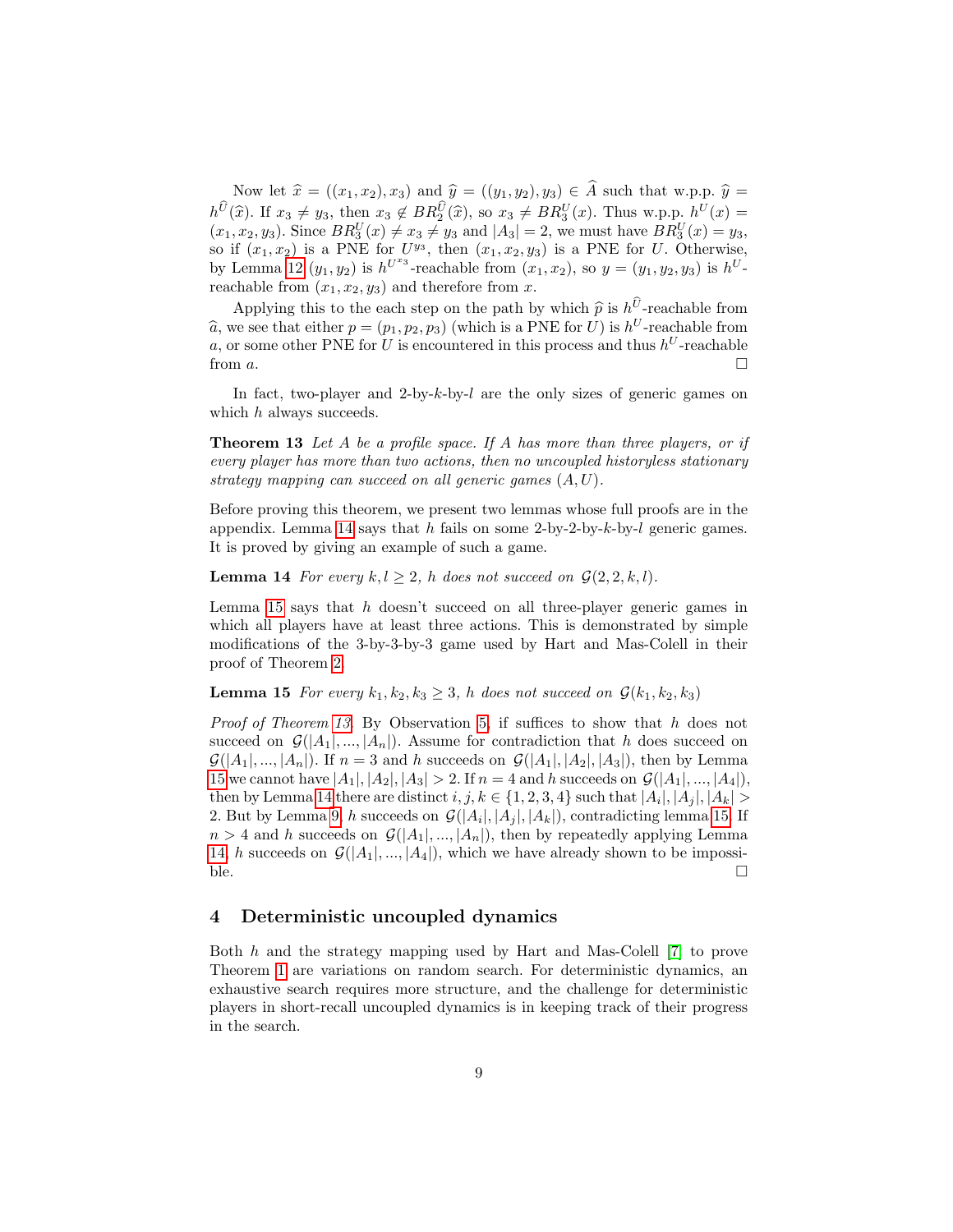#### 4.1 Positive results

<span id="page-9-0"></span>We show that the players can succeed on all games with 3-recall by using repeated profiles to coordinate.

Theorem 16 For every profile space A, there exists a deterministic uncoupled 3-recall stationary strategy mapping that succeeds on all games  $(A, U)$ .

*Proof.* Let  $n \ge 2, k_1, ..., k_n \ge 2$ , and  $A = \{1, ..., k_1\} \times ... \times \{1, ..., k_n\}$ . It suffices to show that such a strategy mapping exists for  $\mathcal{U}(A)$ . Let  $\sigma : A \to A$  be a cyclic permutation on the profiles. We write  $\sigma_i(a)$  for the action of player i in  $\sigma(a)$ . Let  $f: U(A) \to \mathcal{F}(A)$  be the strategy mapping such that, for every game  $U \in \mathcal{U}(A)$ , player  $i \in \{1, ..., n\}$ , and state  $x = (a, b, c) \in A^r$ ,

$$
f_i^U(x) = \begin{cases} c_i & \text{if } b = c \text{ and } c_i \in BR_i(c) \\ \min_{\sigma_i(a)} BR_i(c) & \text{if } b = c \text{ and } c_i \notin BR_i(c) \\ \sigma_i(a) & \text{if } a = b \neq c \\ c_i & \text{otherwise.} \end{cases}
$$

Informally, the players use repetition to keep track of which profile is the current "PNE candidate" in each step. If a profile has just been repeated, then it is the current candidate, and each player plays a best reply to it, with a preference against moving. If the players look back and see that some profile a was repeated in the past but then followed by a different profile, they infer that  $a$  was rejected as a candidate and move on by playing a's successor,  $\sigma(a)$ . Otherwise the players repeat the most recent profile, establishing it as the new candidate. We call these three types of states *query, move-on*, and *repeat* states, respectively. Here " $query"$  refers to asking each player for one of its best replies to  $b$ .

Let  $U \in \mathcal{U}(A)$  be a game with at least one PNE. We wish to show that  $f^U$  guarantees convergence to a PNE. Let  $x = (a, b, c) \in A^3$ , and let y be the next state  $(b, c, f^U(x))$ . If x is a repeat state, then  $y = (b, c, c)$ , which is a query state. If x is a move-on state, then  $b \neq c$ , and  $y = (b, c, \sigma(a))$ . If  $c = \sigma(a)$ , then this is a query state; otherwise, it's a repeat state, which will be followed by the query state  $(c, \sigma(a), \sigma(a))$ . Thus every non-query state will be followed within two steps by a query state.

Now let  $x = (a, b, b) \in A^3$  be a query state, and let y and z be the next two states. If b is a PNE, then  $y = (b, b, b)$ , which is an absorbing state. Otherwise,  $y = (b, b, c)$  for some  $c \neq b$ , so y is a move-on state, which will be followed by a query state  $(b, \sigma(b), \sigma(b))$  or  $(c, \sigma(b), \sigma(b))$  within two steps. Let p be a PNE for U. Since  $\sigma$  is cyclic,  $p = \sigma^r(b)$  for some  $r \in \mathbb{N}$ . So  $(p, p, p)$  is reachable from x unless  $\sigma^s(b)$  is a PNE for some  $s < r$ . It follows that  $f^U$  guarantees convergence to a PNE, so f succeeds on  $\mathcal{U}(A)$ .

<span id="page-9-1"></span>Recall that Lemma [8](#page-6-1) says that in the stochastic setting, adding actions to a profile space A does not make success on  $\mathcal{U}(A)$  any easier. In light of that result, it is perhaps surprising that we can improve on the above bound when every player has sufficiently many actions.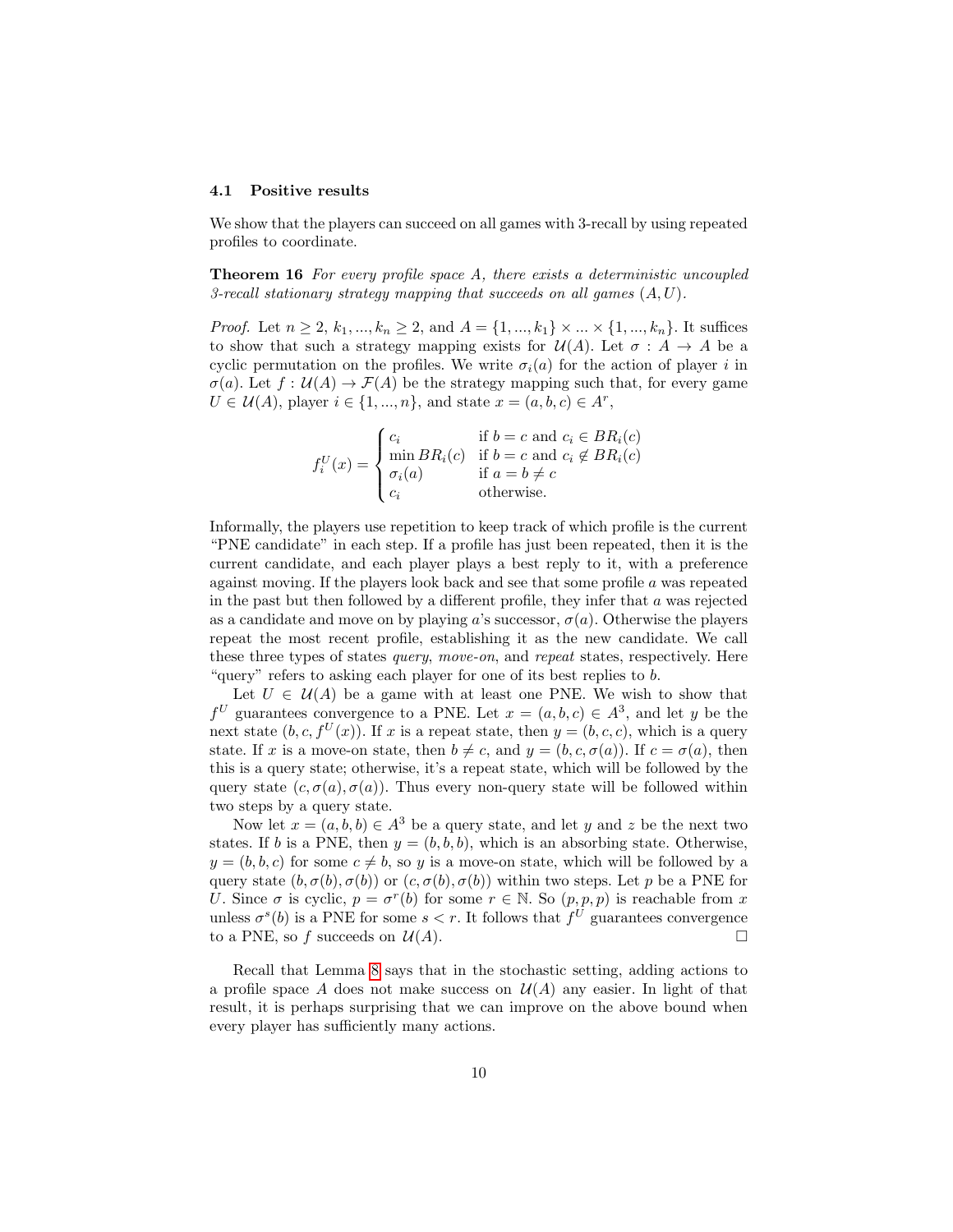**Theorem 17** If A is a profile space in which every player has at least four actions, then there exists a 2-recall deterministic uncoupled stationary strategy mapping that succeeds on all games  $(A, U)$ .

*Proof.* Let  $n \ge 2, k_1, ..., k_n \ge 4$ , and  $A = \{1, ..., k_1\} \times ... \times \{1, ..., k_n\}$ . It suffices to show that such a strategy mapping exists for  $\mathcal{U}(A)$ .

Define a permutation  $\sigma : A \to A$  such that for every  $a \in A$ ,  $\sigma(a)$  is a's lexicographic successor. Formally,  $\sigma(a) = (\sigma_1(a), ..., \sigma_n(a))$  where for  $i = 1, ..., n-1$ ,

$$
\sigma_i(a) = \begin{cases} a_i + 1 \bmod k_i & \text{if } a_j = k_j \text{ for every } j \in \{i+1, ..., n\} \\ a_i & \text{otherwise,} \end{cases}
$$

and  $\sigma_n(a) = a_n + 1$  mod  $k_n$ . Observe then that  $\sigma$  is cyclic, and for each player i and  $a \in A$ , we have

$$
\sigma_i(a) - a_i \bmod k_i \in \{0, 1\}.
$$

We now describe a strategy mapping  $f: U(A) \to \mathcal{F}(A)$ . To each  $U \in \mathcal{U}$ , f assigns the strategy vector  $f^U$  defined as follows. At state  $x = (a, b) \in A^2$ ,  $f^U$ differentiates between three types of states, each named according to the event it prompts:

- move-on: If  $a \neq b$  and  $a_j b_j \mod k_j \in \{0, 1\}$  for every  $j \in \{1, ..., n\}$ , then the players "move on" from a, in the sense that each player i plays  $\sigma_i(a)$ , giving  $f^U(x) = \sigma(a)$ .
- query: If  $b_i a_j \mod k_j$  ∈ {0, 1, 2}, then we "query" each player's utility function to check whether it is  $U$ -best-replying at b. Each player i answers by playing  $b_i$  if it is best-replying and  $b_i - 1 \mod k_i$  if it is not. So at query states,

$$
f_i^U(x) = \begin{cases} b_i & \text{if } b_i \in BR_i(b) \\ b_i - 1 \text{ mod } k_i & \text{otherwise,} \end{cases}
$$

for  $i = 1, ..., n$ .

– repeat: Otherwise, each player *i* "repeats" by playing  $b_i$ , giving  $f^U(x) = b$ .

Notice that because  $k_1, ..., k_n \ge 4$ , it is never the case that both  $a_j - b_j \mod k_j \in$  $\{0,1\}$  and  $b_j - a_j \mod k_j \in \{0,1,2\}$ . Thus the conditions for the *move-on* and query types are mutually exclusive, and the three state types are all disjoint.

The state following  $x = (a, b)$  is  $y = (b, f^U(x))$ . If x is a move-on state, then  $y = (b, \sigma(a))$ . Since for every player i,  $a_i - b_i \mod k_i \in \{0, 1\}$  and  $\sigma(a)_i$  –  $a_i \mod k_i \in \{0,1\}$ , we have  $\sigma_i(a) - b_i \mod k_i \in \{0,1,2\}$ , so y is a query state. If x is instead a query state, then  $b_i - f_i^U(x) \mod k_i \in \{0, 1\}$  for every player i, so y is a move-on state unless  $b = f^{U}(x)$ , in which case  $y = (b, b)$  is a query state. But if  $b = f^{U}(x)$  and x was a query state, then  $b_i \in BR_i(b)$  for every player i, i.e., b is a PNE. Finally, if x is a repeat state, then  $y = (b, b)$  is a query state.

Thus move-on states and repeat states are always followed by query states, and ask-all states are never followed by repeat states. We conclude that with the possible exception of the initial state, every state will be a move-on or query state, and no two consecutive states will be move-on states. In particular, some query state is reachable from every initial state.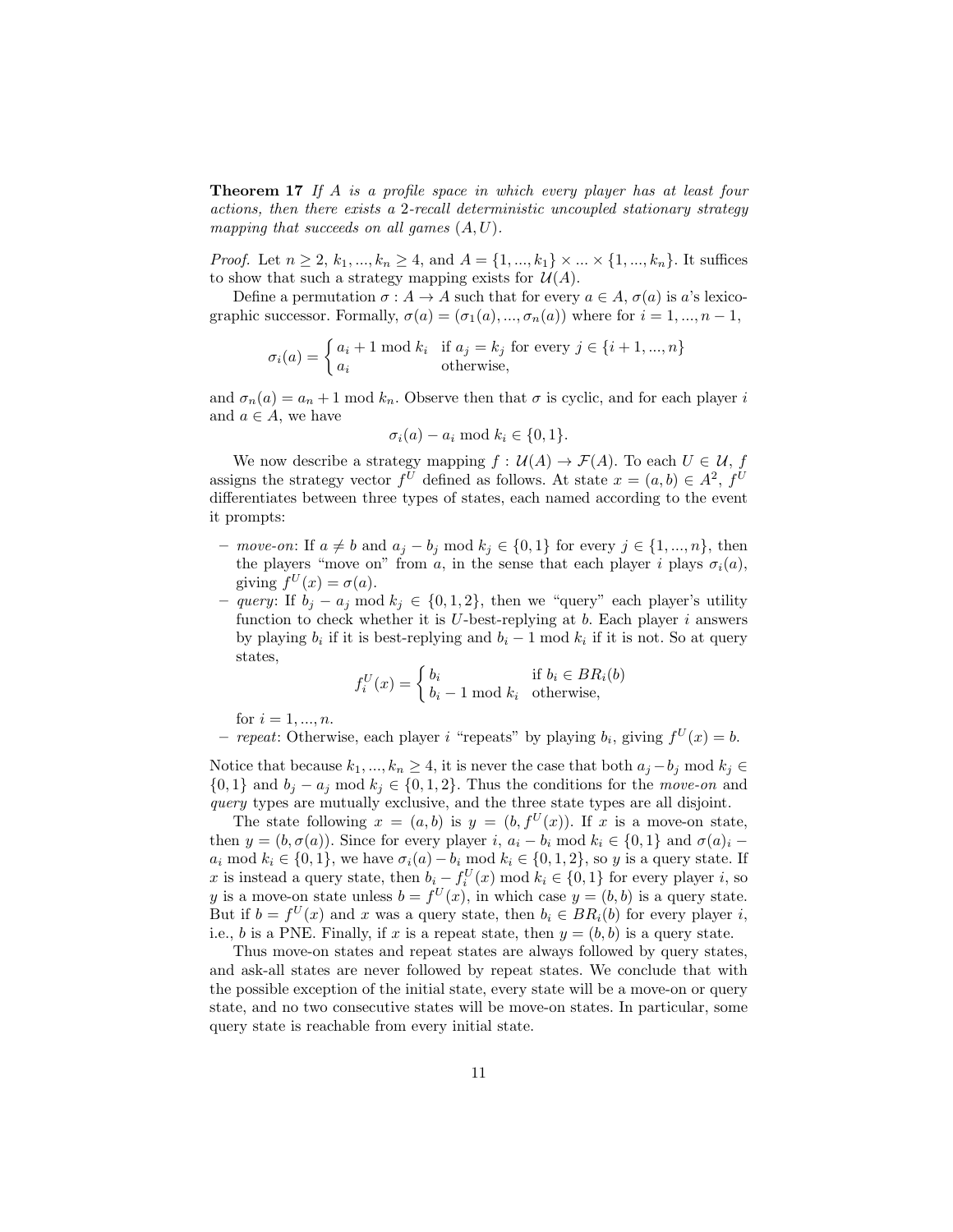For any query state  $x = (a, b)$ , x will be followed by  $(b, b)$  if and only if b is a PNE, and  $(b, b)$  is an absorbing state for every PNE b. If b is not a PNE, then x will be followed will be a move-on state  $(b, c)$ , for some  $c \in A$ . This will be followed by the *query* state  $(c, \sigma(b))$ . Continuing inductively, since  $\sigma$  is cyclic, unless the players converge to a PNE, they will examine every profile  $v \in A$  with a query state of the form  $(u, v)$ . Thus for every game U with at least one PNE,  $f^U$  guarantees convergence to a PNE, i.e., f succeeds on  $\mathcal{U}(A)$ .

<span id="page-11-6"></span>While deterministic uncoupled 2-recall dynamics can succeed on at least some classes that require 2-recall in the stochastic setting, historyless dynamics of this type fail on  $\mathcal{U}(A)$  for every profile space A.

Theorem 18 For every profile space A, no deterministic uncoupled historyless stationary strategy mapping succeeds on all games  $(A, U)$ .

Proof. See appendix.

## 5 Open problems

We would be interested to see tight bounds on the minimum recall of successful deterministic uncoupled dynamics for every profile space, analogous to those given in Section 3 for stochastic dynamics. The same questions answered in this work may naturally be asked for other important classes of games (e.g., symmetric games) and other equilibrium concepts, especially mixed Nash equilibrium. More generally, the resources (e.g., recall, memory) required by uncoupled selfstabilizing dynamics in asynchronous environments may be investigated.

## References

- <span id="page-11-7"></span>1. Y. Babichenko. Uncoupled automata and pure Nash equilibria. Int. J. Game Theory, 39(3):483–502, 2010.
- <span id="page-11-8"></span>2. Y. Babichenko. Completely uncoupled dynamics and Nash equilibria. Games and Economic Behavior, 76(1):1–14, 2012.
- <span id="page-11-0"></span>3. S. Dolev. Self-Stabilization. MIT Press, 2000.
- <span id="page-11-1"></span>4. D. Fudenberg and J. Tirole. Game theory (3. pr.). MIT Press, 1991.
- <span id="page-11-9"></span>5. S. Hart and Y. Mansour. How long to equilibrium? The communication complexity of uncoupled equilibrium procedures. Games and Economic Behavior, 69(1):107– 126, 2010.
- <span id="page-11-4"></span>6. S. Hart and A. Mas-Colell. Uncoupled dynamics do not lead to Nash equilibrium. American Economic Review, 93(5):1830–1836, 2003.
- <span id="page-11-5"></span>7. S. Hart and A. Mas-Colell. Stochastic uncoupled dynamics and Nash equilibrium. Games and Economic Behavior, 57(2):286–303, 2006.
- <span id="page-11-3"></span>8. S. Hart and A. Mas-Colell. Simple Adaptive Strategies: From Regret-matching to Uncoupled Dynamics. World Scientific Publishing Co., Inc., River Edge, NJ, USA, 2012.
- <span id="page-11-10"></span>9. A. D. Jaggard, M. Schapira, and R. N. Wright. Distributed computing with adaptive heuristics. In B. Chazelle, editor, ICS, pages 417–443. Tsinghua University Press, 2011.
- <span id="page-11-2"></span>10. N. Nisan, T. Roughgarden, E. Tardos, and V. V. Vazirani. Algorithmic Game Theory. Cambridge University Press, New York, NY, USA, 2007.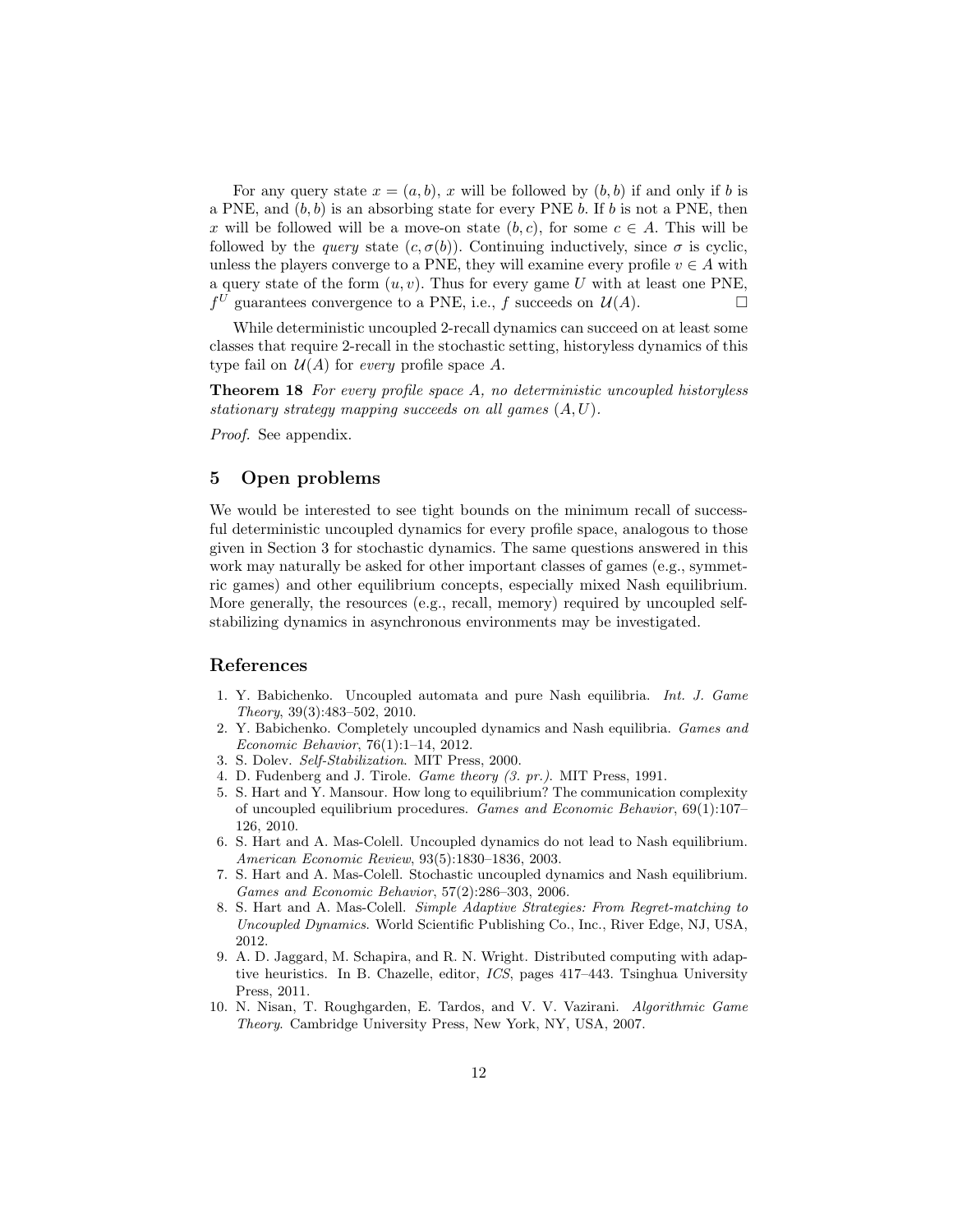## Appendix

Proof of Lemma [8.](#page-6-1) Let

$$
A = \{1, ..., k_1\} \times ... \times \{1, ..., k_i\} \times ... \times \{1, ..., k_n\},
$$
  

$$
A' = \{1, ..., k_1\} \times ... \times \{1, ..., k_i + 1\} \times ... \times \{1, ..., k_n\}.
$$

Suppose that h succeeds on  $\mathcal{U}(A')$ . For each  $U = (u_1, ..., u_n) \in \mathcal{U}(A)$ , define another game  $U' = (u'_1, ..., u'_n) \in \mathcal{U}(A')$  such that for every  $j \in \{1, ..., n\}$  and  $a \in A$ ,

$$
u'_{j}(a) = u_{j}(a),
$$
  

$$
u'_{j}(a_{1},...,k_{i}+1,...,a_{n}) = u_{j}(a_{1},...,k_{i},...,a_{n}).
$$

Thus in  $U'$  every player is always indifferent to whether player i plays  $k_i$  or  $k_i+1$ .

We now define a strategy mapping f for games on A. For every  $U \in \mathcal{U}(A)$ ,  $f^U$  is given by

$$
\Pr\left(f_j^U(a) = h_j^{U'}(a_1, ..., k_i + 1, ..., a_n) | a_i = k_i\right) = 1/2,
$$
  

$$
\Pr\left(f_j^U(a) = h_j^{U'}(a) | a_i = k_i\right) = 1/2, \text{ and}
$$
  

$$
\Pr\left(f_j^U(a) = h_j^{U'}(a) | a_i \neq k_i\right) = 1,
$$

for every  $a \in A$  and  $j \neq i$ . That is, whenever the players see that player i has played  $k_i$ , each chooses independently at random to interpret that action either as  $k_i$  or  $k_i+1$ , then plays the action prescribed by  $h^{U'}$ . Player i behaves similarly under f, but we have to ensure that it's never instructed to play  $k_i + 1$ :

$$
\Pr\left(f_j^U(a) = \min\{k_i, h_i^{U'}(a_1, ..., k_i + 1, ..., a_n)\} \mid a_i = k_i\right) = 1/2
$$
  

$$
\Pr\left(f_j^U(a) = \min\{k_i, h_i^{U'}(a) \mid a_i = k_i\right) = 1/2
$$
  

$$
\Pr\left(f_j^U(a) = h_i^{U'}(a) \mid a_i \neq k_i\right) = 1.
$$

Now fix  $U = (u_1, ..., u_n) \in \mathcal{U}(A)$ , and assume that U has at least one PNE  $p \in$ A. To see that p is an absorbing state for  $f^U$ , we consider two cases. First, suppose that  $p_i \neq k_i$ . Then p is also a PNE for U', hence p is an absorbing state for  $h^{U^{\dagger}}$ . So  $\text{for } j \neq i, f_j^U(p) = h_j^U'(p) = p_j \text{, and } f_i^U(p) = \min\{k_i, h_i^{U'}(p)\} = \min\{k_i, p_i\} = p_i.$ Now suppose instead that  $p_i = k_i$ . Then both p and  $p' = (p_1, ..., k_i + 1, ..., p_n)$ are stable states for  $h(U')$ . So for  $j \neq i$ ,

$$
f_j^U(p) \in \{h_j^{U'}(p_1, ..., k_i + 1, ..., p_n), f_j^{U'}(p)\}
$$
  
=  $\{h_j^{U'}(p'), h_j^{U'}(p)\}$   
=  $\{p_j\},$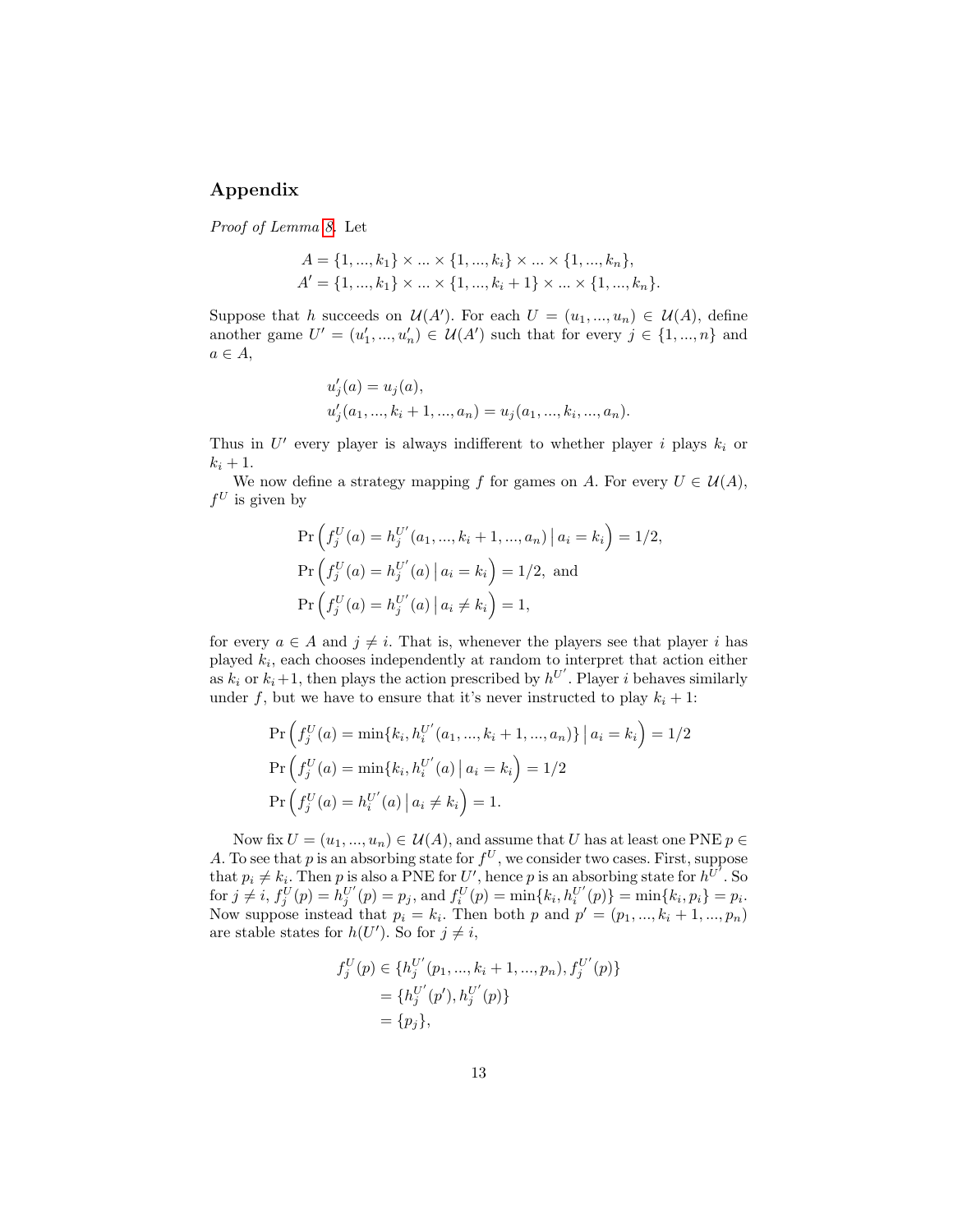$$
f_i^U(p) \in \left\{ \min\{k_i, h_i^{U'}(p_1, ..., k_i + 1, ..., p_n)\}, \min\{k_i, h_i^{U'}(p)\} \right\}
$$
  
\n
$$
\subseteq \left\{ \min\{k_i, h_i^{U'}(p')\}, k_i, h_i^{U'}(p) \right\}
$$
  
\n
$$
= \left\{ \min\{k_i, p_i'\}, k_i, p_i \right\}
$$
  
\n
$$
= \{p_i\}.
$$

Thus p is an absorbing state for  $f^U$ .

It remains to show that  $f^U$  always reaches a PNE. Let  $a \in A \subseteq A'$ . Since U' has a PNE and h succeeds on  $\mathcal{U}(A')$ , U' has some PNE  $q = (q_1, ..., q_n) \in A'$ such that q is  $h^{U'}$ -reachable from a. So for some  $T \in \mathbb{N}$ , theres is a partial  $h^{U'}$ -run  $a^{(0)},...,a^{(T)}$  such that  $a^{(0)} = a$  and  $a^{(T)} = q$ . Since q is a PNE for U',  $q' = (q_1, ..., \min\{q_i, k_i\}, ..., q_n)$  is a PNE for both U and U'.

Now let  $b^{(0)},...,b^{(T)}$  be a partial  $f^U$ -run such that  $b^{(0)} = a$ . Suppose, for some  $0 \leq t < T$ , that

$$
b^{(t)} = (a_1^{(t)}, ..., \min\{a_i^{(t)}, k_i\}, ..., a_n^{(t)}).
$$

Then for  $j \neq i$ ,  $b_j^{(t+1)} = f_j^U(b^{(t)}) = h_j^{U'}(a^{(t)})$  with probability at least  $\frac{1}{2}$ , and  $b_i^{(t+1)} = f_i^U(b^{(t)}) = \min\{h_j^{U'}(a^{(t)}), k_i\}$  with probability at least  $\frac{1}{2}$ . So with positive probability,

$$
b^{(t+1)}=(a_1^{(t+1)},\dots,\min\{a_i^{(t+1)},k_i\},...,a_n^{(t+1)}).
$$

By induction,  $Pr[b^{(T)} = q'] > 0$ , i.e., q' is  $f^U$ -reachable from a. We conclude that f succeeds on  $\mathcal{U}(A)$ , and by Observation [5](#page-5-1) it follows that h succeeds on  $\mathcal{U}(A)$ .  $\Box$ 

Proof of Lemma [9.](#page-6-2) Let

$$
A = \{1, ..., k_1\} \times ... \times \{1, ..., k_n\},
$$
  

$$
A' = \{1, ..., k_1\} \times ... \times \{1, ..., k_n\} \times \{1, ..., k_{n+1}\}.
$$

Suppose that h succeeds on  $\mathcal{U}(A')$ , and for each  $U = (u_1, ..., u_n) \in \mathcal{U}(A)$ , define a game  $U' = (u'_1, ..., u'_n, u'_{n+1}) \in \mathcal{U}(A')$  such that for every  $x = (x_1, ..., x_n, x_{n+1}) \in$  $A',$ 

$$
u'_{i}(x) = u_{i}((x_{1},...,x_{n}))
$$

for each player  $i \in \{1, ..., n\}$  and

$$
u'_{n+1}(x) = \begin{cases} 1 & \text{if } x_{n+1} = 1 \\ 0 & \text{otherwise.} \end{cases}
$$

Informally, the first n players are apathetic about player  $n + 1$ 's action, and player  $n + 1$  always prefers to play 1. Notice that  $x = (x_1, ..., x_n) \in A$  is a PNE for U if and only if  $(x_1, ..., x_n, 1)$  is a PNE for U'.

and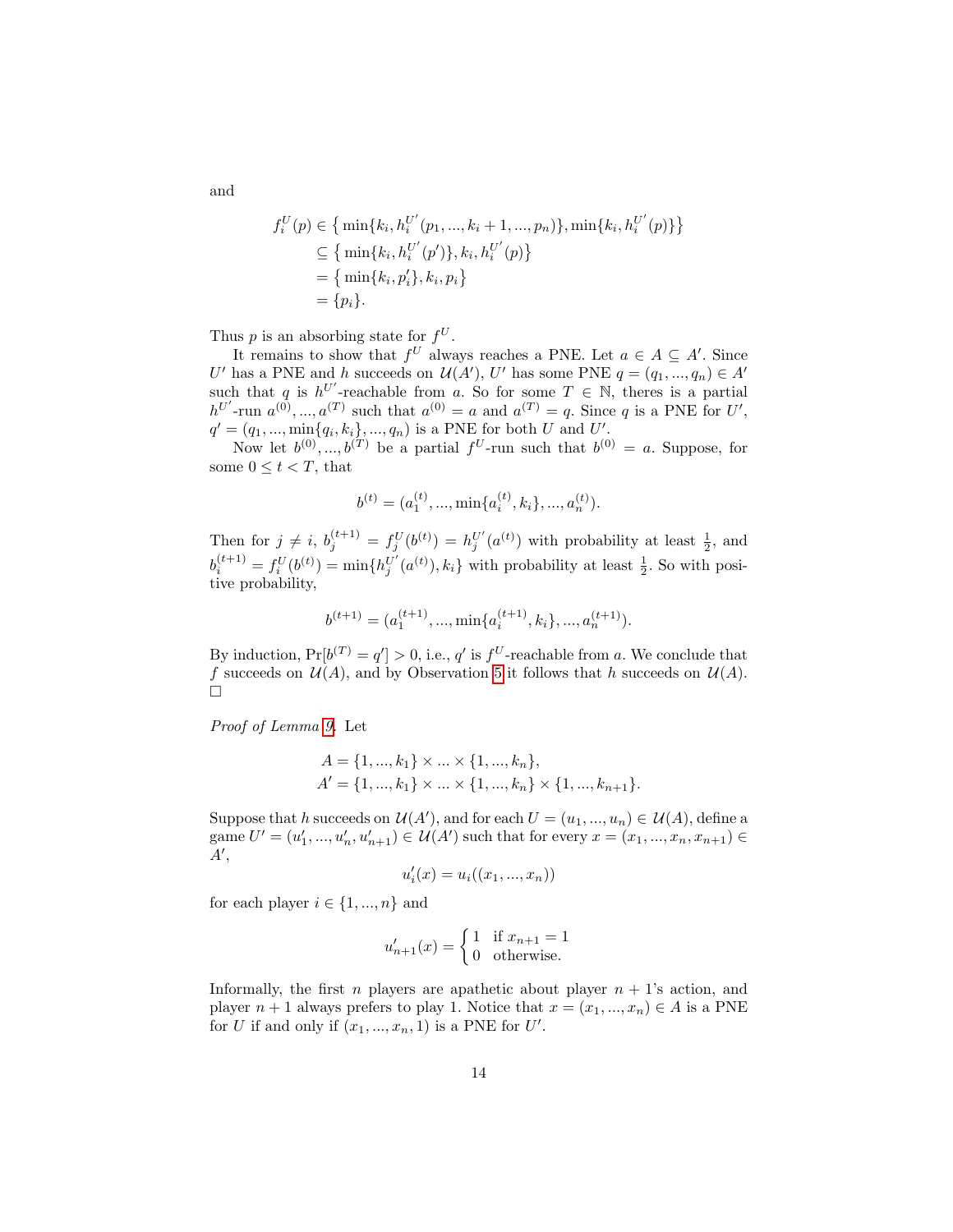Given a game  $U$ , we use  $U'$  to define a strategy mapping  $f$  for games on  $A$ . For each  $x = (x_1, ..., x_n) \in A$  and  $i \in \{1, ..., n\},\$ 

$$
f_i^U(x) = h_i^{U'}((x_1, ..., x_n, 1)).
$$

Now fix  $U = (u_1, ..., u_n) \in \mathcal{U}(A)$  and  $a = (a_1, ..., a_n) \in A$ , and assume that  $U$  has at least one pure Nash equilibrium. Then  $U'$  does also, so letting  $a' = (a_1, ..., a_n, 1) \in A'$ , some PNE  $p' = (p_1, ..., p_n, 1)$  for U' is  $h^{U'}$ -reachable from a'. We show that  $p = (p_1, ..., p_n)$ , which is a PNE for U, is  $f^U$ -reachable from a.

Since p' is  $h^{U'}$ -reachable from a', there is a partial  $h^{U'}$ -run  $a^{(0)},...,a^{(T)}$ , for some  $T \in \mathbb{N}$ , such that  $a^{(0)} = a'$  and  $a^{(T)} = p'$ . For each  $t \in \{0, ..., T-1\}$ , if  $a_{n+1}^{(t)} = 1$ , then player  $n+1$  is best-replying at  $a^{(t)}$ , so  $a_{n+1}^{(t+1)} = 1$ . Thus player 1 is playing 1 at every state in the partial run. Now let  $b^{(0)},...,b^{(T)}$  be a partial  $f^{U}$ -run such that  $b^{(0)} = a$ . At each step t, if  $a^{(t)} = (b_1^{(t)}, \ldots, b_n^{(t)}, 1)$ , then

$$
f^{U}(b^{(t)}) = h^{U'}(b_1^{(t)}, \ldots, b_n^{(t)}, 1) = h^{U'}(b^{(t)}),
$$

so w.p.p.  $a^{(t+1)} = (b_1^{(t+1)},...,b_n^{(t+1)}, 1)$ . It follows that w.p.p.  $a^{(T)} = p'$ , i.e.,  $b^{(T)} = p$ . Thus p is  $f^U$ -reachable from a, so f succeeds on  $\mathcal{U}(A)$ . By Observation [5,](#page-5-1) then, h succeeds on  $\mathcal{U}(A)$ .

For the second part of the lemma, simply notice that  $U'$  is generic whenever U is, thus the above argument still holds when  $\mathcal{G}(A)$  is substituted for  $\mathcal{U}(A)$ .

*Proof of Lemma [10.](#page-6-3)* Let  $A = \{1, 2, 3\}$ . By Observation [5](#page-5-1) it suffices to show that h does not succeed on  $\mathcal{U}(A)$ . Consider the game  $U = (u_1, u_2, u_3) \in \mathcal{U}(A)$  where  $u_i((x, y, z))$  is the *i*th coordinate of  $M_x[y, z]$ , for

$$
M_1 = \begin{bmatrix} 1, 1, 1 & 1, 0, 1 \\ 1, 0, 0 & 0, 1, 1 \end{bmatrix} \qquad M_2 = \begin{bmatrix} 0, 1, 0 & 0, 1, 1 \\ 0, 0, 0 & 1, 0, 1 \end{bmatrix}.
$$

The unique PNE of U is  $p = (1, 1, 1)$ . Let  $a \in A$  with  $a_3 = 2$ . Then  $h_3^U(a) = 2$ , since  $2 \in BR_3(a)$  for every a. It follows that under  $h^U$ , if the third player initially plays 2, then it will never play 1, so p is not  $h^U$ -reachable from, for example,  $(1, 1, 2)$ . Thus h does not succeed on  $\mathcal{U}(A)$ .

Proof of Claim from Theorem [11.](#page-7-0) Suppose that player 1 has a strictly dominant action  $\alpha$  in  $U^0$ , and consider five cases.

- 1. U has a PNE  $(p_1, p_2, 0)$ , and  $a_3 = 0$ . Then player 1 is best-replying at a only if  $a_1 = \alpha = p_1$ , so w.p.p.  $h^U(a) = (p_1, a_2, 0)$ . Player 2 is best-replying at  $(p_1, a_2, 0)$  only if  $a_2 = p_2$ , so w.p.p.  $h^U(h^U(a)) = (p_1, p_2, 0)$ .
- 2. *U* has a PNE  $(q_1, q_2, 1)$ ,  $a_3 = 1$ , and  $BR_3^U(a) = 1$ .

- If some player has a strictly dominant action in  $U^1$ , then this is symmetric to the situation described in case 1, and q is  $h^U$ -reachable from a.

- So assume that no player has a strictly dominant action in  $U^1$ . If a is not a PNE for U, then  $(a_1, a_2)$  is not a PNE for  $U^1$ . So by Lemma [12,](#page-7-1)  $(q_1, q_2)$  is  $h^{U^1}$ -reachable from  $(a_1, a_2)$ , i.e., the PNE  $(q_1, q_2, 1)$  is  $h^{U}$ -reachable from a.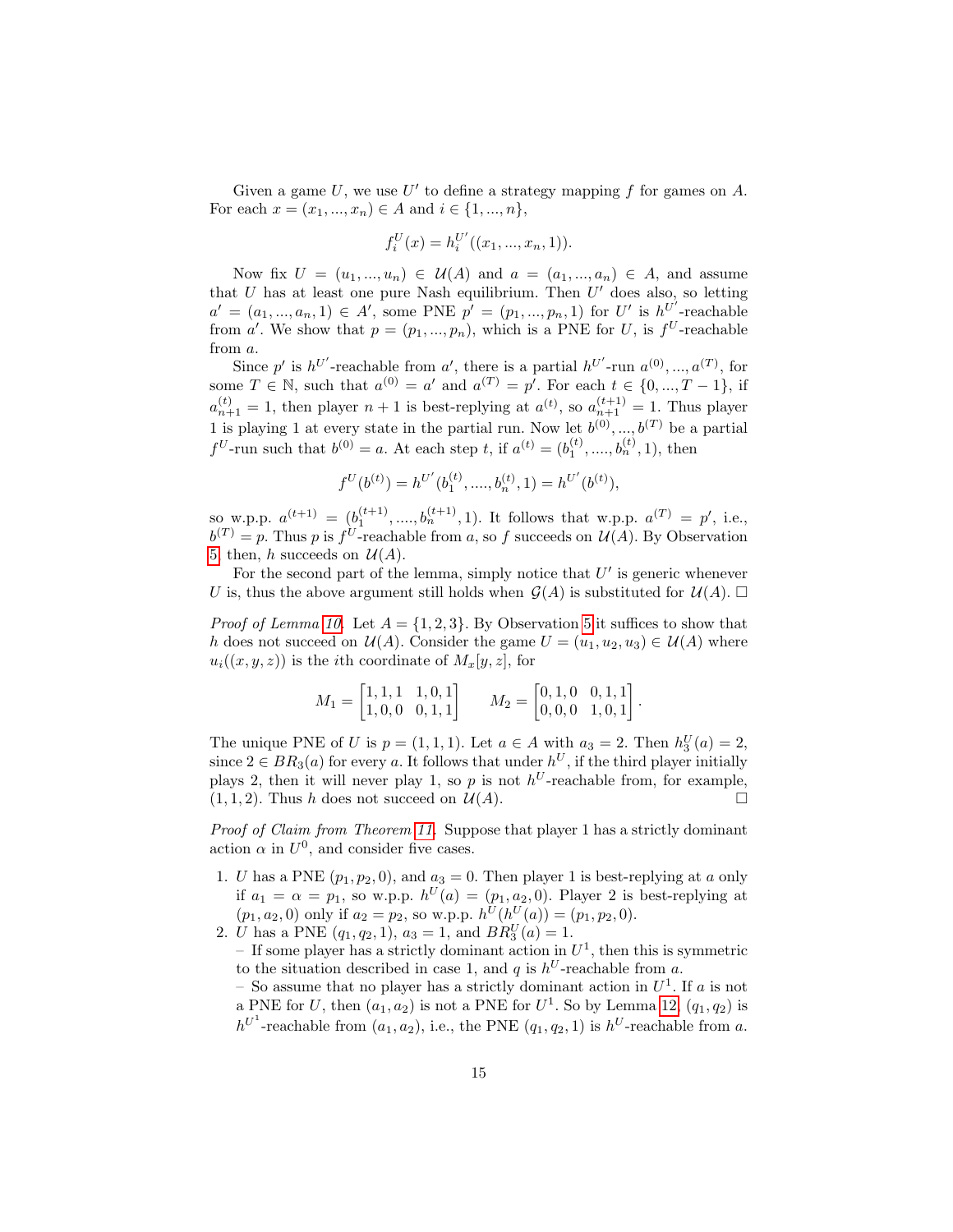- 3. U has no PNE  $(p_1, p_2, 0)$ , and  $a_3 = 0$ . As in case 1, w.p.p.  $h^U(a) = (\alpha, a_2, 0)$ . Let  $b_2 = BR_2(\alpha, a_2, 0)$ . Then w.p.p.  $h^U((\alpha, a_2, 0)) = (\alpha, b_2, 0)$ , and player 3 is not best-replying at  $(\alpha, b_2, 0)$  since it is not a PNE for U. Thus letting  $b = (\alpha, b_2, 1)$ , w.p.p.  $h^U((\alpha, b_2, 0)) = b$ , so b is  $h^U$ -reachable from a, and b is an instance of case 2.
- 4. *U* has a PNE  $(q_1, q_2, 1)$ ,  $a_3 = 1$ , and  $BR_3^U(a) = 0$ . Then w.p.p.  $h^U(a) =$  $(a_1, a_2, 0)$ , which is an instance of case 1 or 3.
- 5. *U* has no PNE  $(q_1, q_2, 1)$ , and  $a_3 = 1$ .

- If some player has a strictly dominant action in  $U^1$ , then w.p.p. that action will be played in  $h^{U}(a)$ , and w.p.p. the other player will play its best reply to that action in the next stage. Then the first two players are playing a PNE for  $U^1$ , so player 3 is not best-replying and may play 0 in the next round, giving an instance of case 1.

- So assume that no player has a strictly dominant action in  $U^1$ . There is some  $(b_1, b_2) \in A'$  such that  $BR_3(b_1, b_2, 1) = 0$ , so w.p.p.  $h^U(b_1, b_2, 1) =$  $(b_1, b_2, 0)$ . If  $(a_1, a_2)$  is a PNE for  $U^1$ , then player 3 is not best replying and w.p.p.  $h^{U}(a) = (a_1, a_2, 0)$ . Otherwise by Lemma [12](#page-7-1)  $(b_1, b_2)$  is  $h^{U^1}$ -reachable from  $(a_1, a_2)$ , so  $(b_1, b_2, 0)$ , which is an instance of case 1, is  $h^U$ -reachable from a.

It follows that some PNE for U is  $h^U$ -reachable from every  $a \in A$ . By symmetry, the same holds whenever either player has a strictly dominant action in either  $U^0$  or  $U^1$ .

*Proof of Lemma [12.](#page-7-1)* If  $k = l = 2$ , then each player either prefers to match or to mismatch the other's action, and lemma holds by routine inspection of the four possibilities. So assume  $l > 2$ .

Let  $a, b \in A$ , where a is not a PNE for U. Notice that because U is generic, A contains exactly  $l$  states where player 1 is best-replying and  $k$  states where player 2 is best-replying, so there are at most  $k+l$  states where either player is best-replying. And for any  $x, y \in A$ , if neither player is best-replying at x, then  $h^{U}(x) = y$  with probability  $\frac{1}{k!}$ . Hence it suffices to show that more than  $k + l$ distinct states in A are reachable from a.

If player 2 is best-replying at  $a$ , then since player 2 has no dominant action, player 1 has some action  $a'_1$  such that player 2 is not best-replying at  $(a'_1, a_2)$ . And player 1 is not best replying at a (since a is not a PNE), so w.p.p.  $h^{U}(a) =$  $(a'_1, a_2)$ . Thus some state in which player 2 is not best-replying is reachable from  $\overline{a}$ .

Let  $x = (\alpha, \beta)$  be such a state and consider the number of distinct states reachable from x. Player 2 might play any of its actions, so there are at least the l possibilities  $(\alpha, 1), ..., (\alpha, l)$  for  $h^U(x)$ . Since player 1 has no dominant action, there is some  $\gamma \in \{1, ..., l\}$  such that, letting  $y = (\alpha, \gamma)$ ,  $\alpha \notin BR_1(y)$ , so player 1 is not best-replying at y. By the same logic,  $(1, \gamma), ..., (k, \gamma)$  are possibilities for  $h^{U}(y)$ , and there is a  $z = (\delta, \gamma)$  such that player 2 is not best-replying at z and  $(\delta, 1), ..., (\delta, l)$  are possibilities for  $h^U(y)$ .

We've shown that  $(\alpha, 1), ..., (\alpha, l), (1, \gamma), ..., (k, \gamma), (\delta, 1), ..., (\delta, l)$  are all reachable from x. Suppose that  $\alpha = \delta$ . Then  $y = z$  and neither player is best replying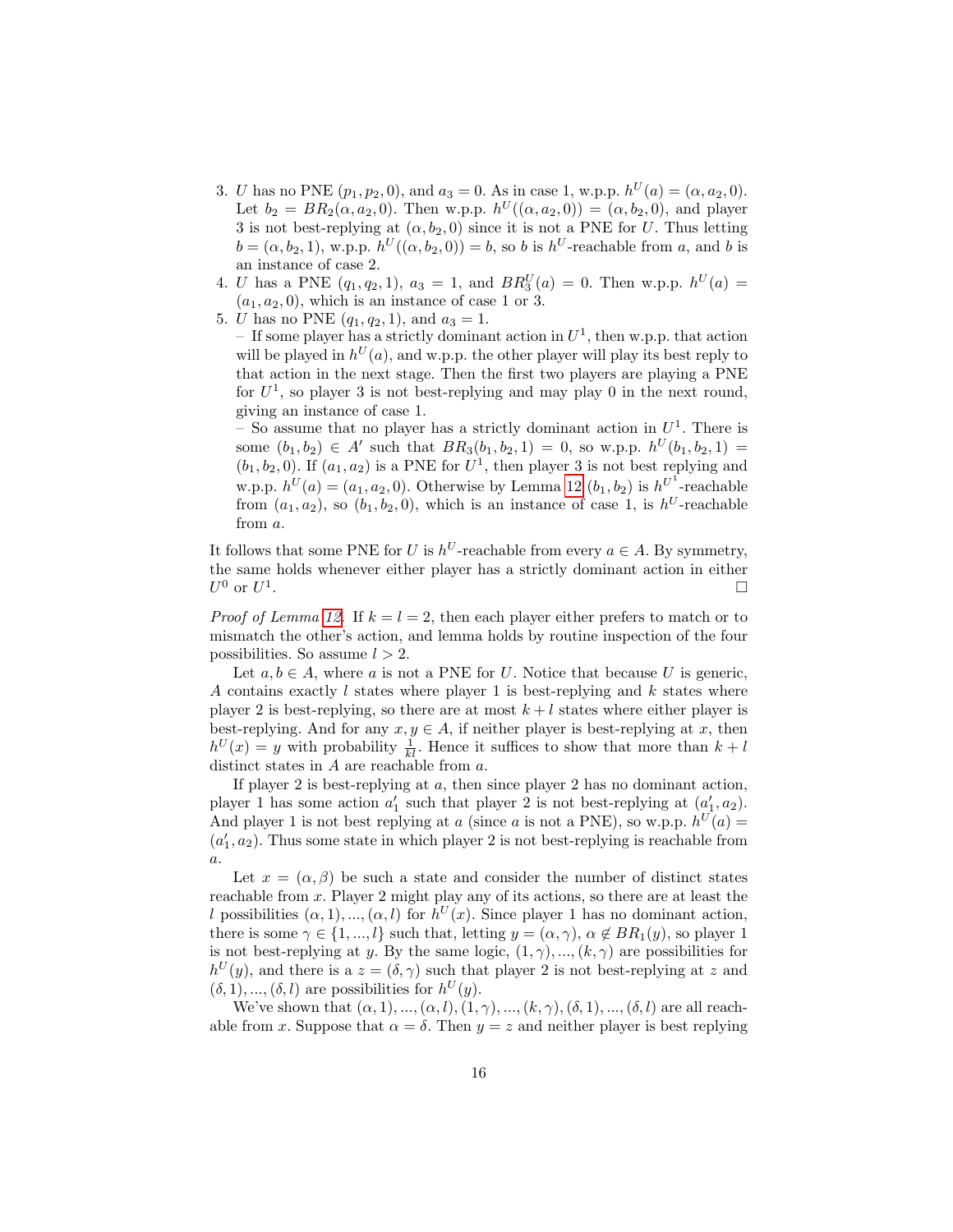at  $y$ , so all of  $A$  is reachable from  $y$ . Otherwise,

$$
\left| \{ (\alpha, 1), ..., (\alpha, l), (1, \gamma), ..., (k, \gamma), (\delta, 1), ..., (\delta, l) \} \right| \ge k + 2l - 2
$$
  
> k + l.

Since x and y are both reachable from a, this completes the proof.  $\Box$ 

*Proof of Lemma [14.](#page-8-2)* Let  $A = \{1, 2\} \times \{1, 2\} \times \{1, ..., k_3\} \times \{1, ..., k_4\}$ , with  $k_3, k_4 \geq$ 2. By Observation [5,](#page-5-1) it suffices to show that h does not succeed on  $\mathcal{G}(A)$ . Let  $U = (u_1, u_2, u_3, u_4) \in \mathcal{G}(A)$  be defined as follows. For every  $a = (a_1, a_2, a_3, a_4) \in$ A,

$$
u_1(a) = \begin{cases} 1 & \text{if } a_1 = a_2 \\ 0 & \text{otherwise,} \end{cases}
$$

$$
u_2(a) = \begin{cases} 1 & \text{if } a_1 = a_2 \text{ XOR } a_3 = a_4 = 1 \\ 0 & \text{otherwise,} \end{cases}
$$

$$
u_3(a) = u_4(a) = \begin{cases} 1 & \text{if } a_3 = a_4 \\ 0 & \text{otherwise.} \end{cases}
$$

Informally, player 1 always wants to match player 2's action, players 3 and 4 always want to match each other's actions, and player 2 wants to match player 1's action except when players 3 and 4 are both playing 1, in which case player 2 wants to mismatch player 1's action.

U has the unique PNE  $(2, 2, 2, 2)$ . Let  $a \in A$  such that  $a_3 = a_4$ . Then players 3 and 4 are both best-replying, so  $h_3^U(a) = h_4^U(a) = 1$ . It follows that  $(2, 2, 2, 2)$ is not  $h^U$ -reachable from  $(1,1,1,1)$ , so h does not succeed on  $\mathcal{G}(A)$ .

*Proof of Lemma [15.](#page-8-3)* Let  $A = \{1, ..., k_1\} \times \{1, ..., k_2\} \times \{1, ..., k_3\}$ , with  $k_1, k_2, k_3 \ge$ 3. By Observation [5,](#page-5-1) it suffices to show that h does not succeed on  $\mathcal{G}(A)$ . Hart and Mas-Colell [\[7\]](#page-11-5) give an example of a 3-by-3-by-3 generic game on which no historyless uncoupled strategy mapping can succeed. The game is  $U = (u_1, u_2, u_3) \in \mathcal{U}(\{1, 2, 3\}^3)$  where  $u_i((x, y, z))$  is the *i*th coordinate of  $M_x[y, z]$ , for

$$
M_1 = \begin{bmatrix} 0,0,0 & 0,4,4 & 2,1,2 \\ 4,4,0 & 4,0,4 & 3,1,3 \\ 1,2,3 & 1,3,3 & 0,0,0 \end{bmatrix}
$$

$$
M_2 = \begin{bmatrix} 4,0,4 & 4,4,0 & 3,1,3 \\ 0,4,4 & 0,0,0 & 2,1,2 \\ 1,3,3 & 1,2,2 & 0,0,0 \end{bmatrix}
$$

$$
M_3 = \begin{bmatrix} 2,2,1 & 3,3,1 & 0,0,0 \\ 3,3,1 & 2,2,1 & 0,0,0 \\ 0,0,0 & 0,0,0 & 6,6,6 \end{bmatrix}.
$$

They observe that U has the unique PNE  $(3,3,3)$ , and prove that if  $a \in A$ contains both a 1 and a 2, then for any uncoupled historyless strategy mapping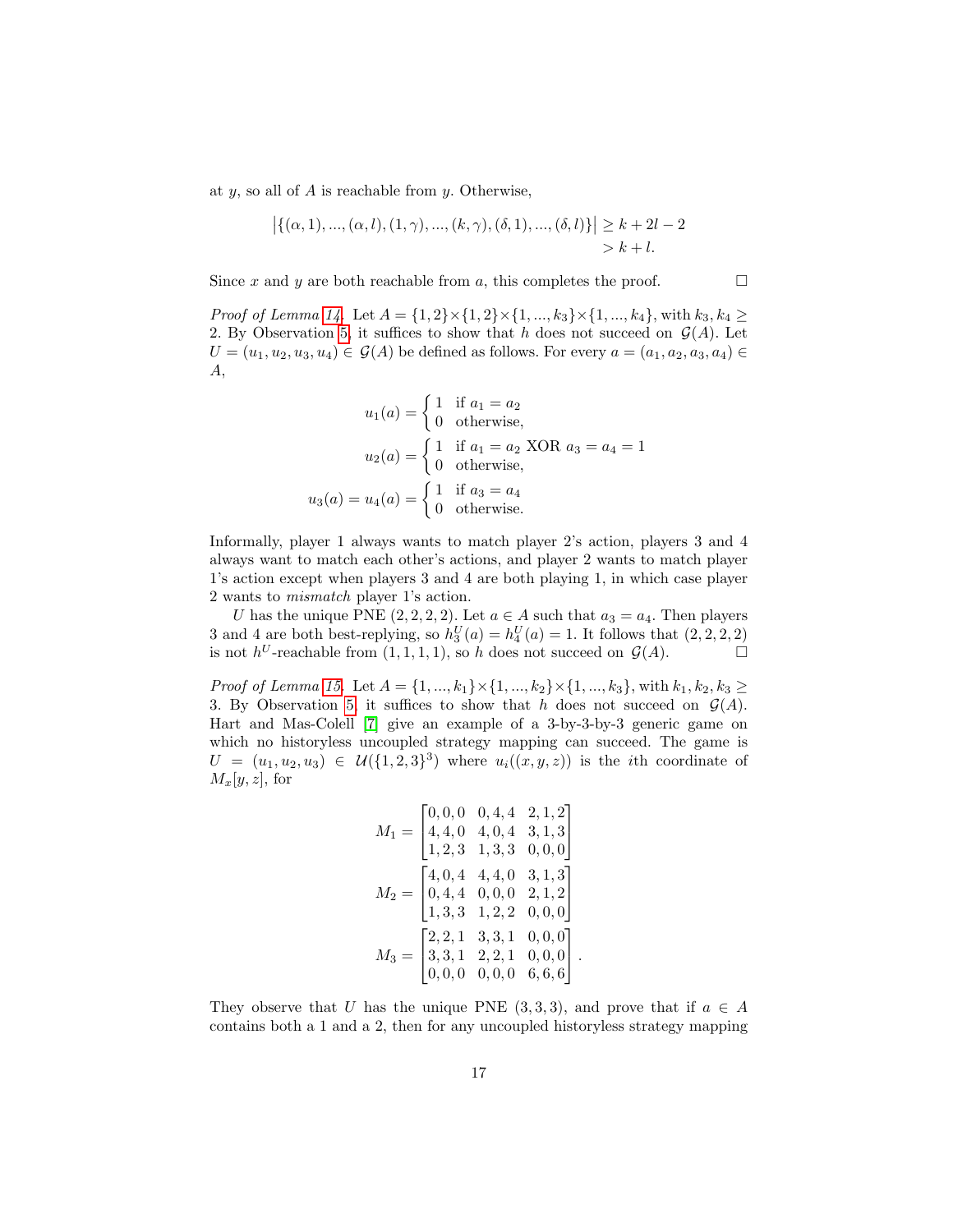$f, f^U(a)$  also contains both a 1 and a 2. To prove the lemma, we pad the game with extra actions and show that the expanded game retains this property.

We define the expanded game  $U' = (u'_1, u'_2, u'_3) \in \mathcal{G}(A)$  by, for each player i and profile  $a = (a_1, a_2, a_3) \in A$ ,

$$
u'_{i}((a_{1}, a_{2}, a_{3})) = \begin{cases} 0 & \text{if } a_{i} > 3\\ u_{i}((\min\{a_{1}, 3\}, \min\{a_{2}, 3\}, \min\{a_{3}, 3\})) & \text{otherwise.} \end{cases}
$$

So for each new action  $a_i > 3$  for player i,  $a_i$  is weakly dominated and both other players are indifferent to whether i plays  $a_i$  or 3.

Suppose that at  $a \in A$  at least one player is playing 1 and at least one player is playing 2. If  $a \in \{1,2,3\}^3$ , then since all the new actions are weakly dominated, Hart and Mas-Colell's analysis applies directly: a player playing 1 and a player playing 2 are best-replying, so  $h^{U}(a)$  contains both a 1 and a 2. Otherwise, one player i is playing  $a_i > 3$ . In this case the other two players are best-replying, and they played 1 and 2, so  $h^{U}(a)$  again contains both a 1 and a 2. It follows that the players will never reach the PNE (3, 3, 3) starting from, for example,  $(1, 2, 1)$ , when following  $h^U$ .  $U$  .

*Proof of Theorem [18.](#page-11-6)* Except when  $A = A_1 \times A_2$  and either  $|A_1|$  or  $|A_2|$  is 2, this follows directly from Theorem [7.](#page-6-0) So let  $k \geq 2$  and  $A = \{1,2\} \times \{1, ..., k\},\$ and assume that some deterministic historyless uncoupled strategy mapping f succeeds on  $\mathcal{U}(A)$ .

Consider the game  $U = (u_1, u_2) \in \mathcal{U}(A)$  defined by

$$
u_1(a) = \begin{cases} 1 & \text{if } a_1 = 1 \\ 0 & \text{if } a_1 = 2 \end{cases}
$$
  

$$
u_2(a) = \begin{cases} 1 & \text{if } a_2 = a_1 = 1 \text{ or } a_2 \ge a_1 = 2 \\ 0 & \text{otherwise,} \end{cases}
$$

for every  $a = (a_1, a_2) \in A$ . The unique PNE of this game is  $p = (1, 1)$ , so since we assumed that f succeeds on  $\mathcal{U}(A)$ , p is  $f^U$ -reachable from every  $a \in A$ .

Define a new game  $U' = (u'_1, u'_2) \in \mathcal{U}(A)$  by

$$
u'_1(b) = \begin{cases} 2 & \text{if } b_2 \ge x_1 = 2 \text{ and } f_2^U(1, b_2) = 1 \\ u_1(b) & \text{otherwise} \end{cases}
$$
  

$$
u'_2(b) = u_2(b),
$$

for every  $b = (b_1, b_2) \in A$ . Informally, each player's preferences are exactly the same as in U, except that player 1 now prefers to play 2 whenever  $f^U$  would instruct player 2 to play 1. Notice that U' also has  $p = (1, 1)$  as its unique PNE, and that by uncoupledness,  $f_2^{U'}(b) = f_2^{U}(b)$  for every  $b \in A$ .

Let  $a = (1, \alpha) \in A$ , for some  $\alpha \neq 1$ . Notice that  $u'_1(a) = u_1(a) = 1$ , and consider two cases.

1.  $f_2^U(a) = 1$ . Then  $u'_1((2, \alpha)) = 2$ , so player 1 is not U'-best-replying at a. Thus by Observation [4](#page-5-2)  $f_1^{U'}(a) \neq 1$ . Since  $f_2^{U'}(a) = f_2^{U}(a) = 1$ , we have  $f^{U'}(a) = (2,1).$